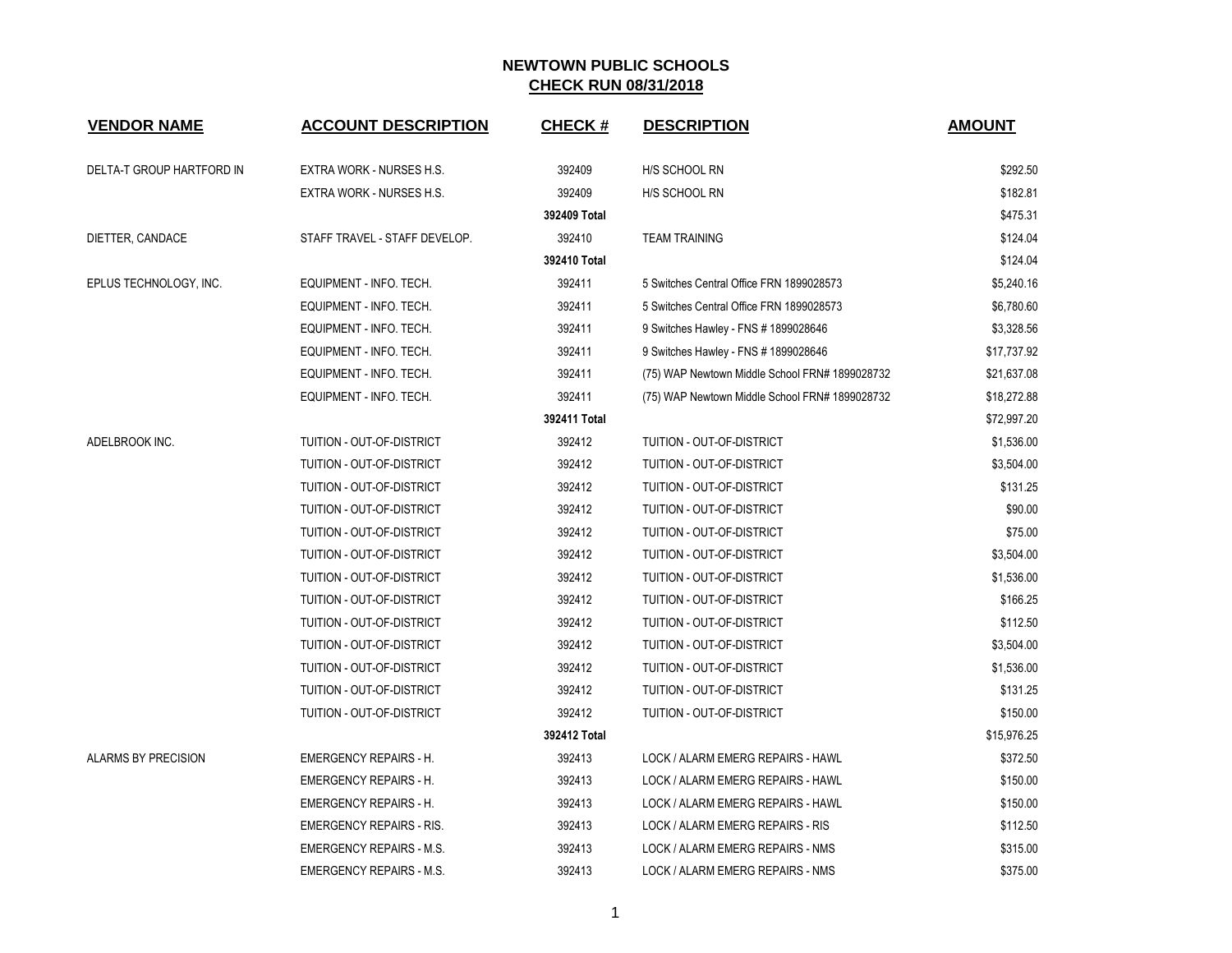| <b>VENDOR NAME</b>        | <b>ACCOUNT DESCRIPTION</b>       | <b>CHECK#</b> | <b>DESCRIPTION</b>                                            | <b>AMOUNT</b> |
|---------------------------|----------------------------------|---------------|---------------------------------------------------------------|---------------|
| ALARMS BY PRECISION       | <b>EMERGENCY REPAIRS - H.S.</b>  | 392413        | LOCK / ALARM EMERG REPAIRS - NHS                              | \$187.50      |
|                           | <b>EMERGENCY REPAIRS - H.S.</b>  | 392413        | LOCK / ALARM EMERG REPAIRS - NHS                              | \$470.00      |
|                           | <b>B&amp;G CONTRACTED SERV.</b>  | 392413        | TEST / INSPECT ALARM SYSTEMS ALL SCHOOLS                      | \$6,000.00    |
|                           |                                  | 392413 Total  |                                                               | \$8,132.50    |
| ALL ABOUT YOU HOME CARE S | PROF. SERV. - HEALTH H.S.        | 392414        | PROF. SERV. - HEALTH H.S.                                     | \$990.00      |
|                           |                                  | 392414 Total  |                                                               | \$990.00      |
| AMAZON (10)               | <b>SUPPLIES - LIBRARY</b>        | 392415        | Assorted books. See attached. No shipping                     | (\$34.41)     |
|                           | <b>SUPPLIES - LIBRARY</b>        | 392415        | Assorted books. See attached. No shipping                     | \$12.83       |
|                           | <b>SUPPLIES - LIBRARY</b>        | 392415        | Assorted books. See attached. No shipping                     | \$100.38      |
|                           | <b>SUPPLIES - LIBRARY</b>        | 392415        | Assorted books. See attached. No shipping                     | \$6.01        |
|                           | SUPPLIES - LIBRARY               | 392415        | Assorted books. See attached. No shipping                     | \$474.50      |
|                           |                                  | 392415 Total  |                                                               | \$559.31      |
| AMAZON (12)               | INSTR. SUPPLIES - SOC. STUDIES   | 392416        | Book, Shhh! Were rewriting the Constitution                   | \$112.56      |
|                           | OTHER SUPPLIES - STAFF DEVELOP.  | 392416        | Andrew San Angelo (Middle School Social Studies               | \$678.51      |
|                           | INSTR. SUPPLIES - COMPUTER ED.   | 392416        | Items for Computer class instruction, Micro: Bit coding Board | \$127.76      |
|                           | INSTR. SUPPLIES - CLASSROOM      | 392416        | Rolling step stool for student use. Free shipping             | \$103.38      |
| AMAZON (12)               | REPAIRS - ADMIN.                 | 392416        | Replacement chairs- SW office. Free shipping                  | \$188.58      |
|                           | <b>INSTR. SUPPLIES - SCIENCE</b> | 392416        | Assorted water growing dinosaurs.                             | \$46.80       |
|                           | INSTR. SUPPLIES - SCIENCE        | 392416        | 15 pack disposable chafing dish for use in science classes    | \$41.31       |
|                           |                                  | 392416 Total  |                                                               | \$1,298.90    |
| AMAZON (13)               | <b>TEXTBOOKS - CLASSROOM</b>     | 392417        | Mighty Jack book 1                                            | \$45.28       |
|                           | TEXTBOOKS - CLASSROOM            | 392417        | Mighty Jack Book 2                                            | \$75.84       |
|                           | TEXTBOOKS - CLASSROOM            | 392417        | Mr. Terupt Falls Again                                        | \$51.12       |
|                           | <b>TEXTBOOKS - CLASSROOM</b>     | 392417        | Saving Mr. Terupt - No Shipping                               | \$51.12       |
|                           | INSTR. SUPPLIES - CLASSROOM      | 392417        | s/12 Binders                                                  | \$35.49       |
|                           | INSTR. SUPPLIES - CLASSROOM      | 392417        | Box wave Stylus for IPad                                      | \$35.70       |
|                           | INSTR. SUPPLIES - CLASSROOM      | 392417        | 4x6 post its                                                  | \$81.12       |
|                           | INSTR. SUPPLIES - CLASSROOM      | 392417        | 8x6 post its - no shipping                                    | \$161.44      |
|                           | INSTR. SUPPLIES - CLASSROOM      | 392417        | Kanoodle & IQ Blocx for 4th grade - no shipping               | \$179.91      |
|                           | INSTR. SUPPLIES - CLASSROOM      | 392417        | Clock Set - 3rd grade - no shipping                           | \$52.03       |
|                           | INSTR. SUPPLIES - CLASSROOM      | 392417        | Colored Masking Tape S/10                                     | \$49.90       |
|                           | INSTR. SUPPLIES - CLASSROOM      | 392417        | <b>Velcro Coins</b>                                           | \$9.85        |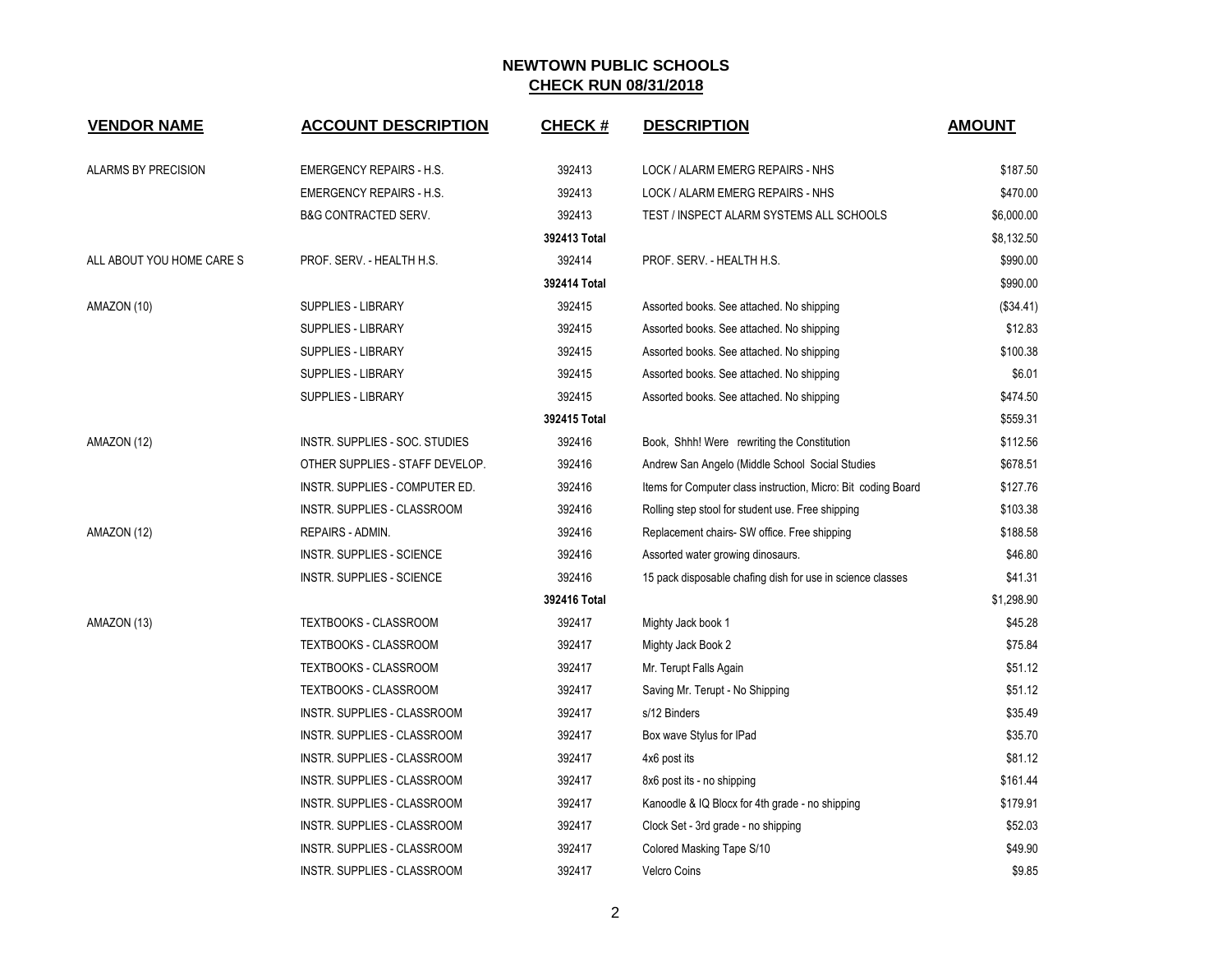| <b>VENDOR NAME</b> | <b>ACCOUNT DESCRIPTION</b>       | <b>CHECK#</b> | <b>DESCRIPTION</b>                                        | <b>AMOUNT</b> |
|--------------------|----------------------------------|---------------|-----------------------------------------------------------|---------------|
| AMAZON (13)        | INSTR. SUPPLIES - CLASSROOM      | 392417        | Velcro Roll - no shipping                                 | \$8.99        |
|                    | INSTR. SUPPLIES - CLASSROOM      | 392417        | Corkboard for Room 143 - No shipping                      | \$46.49       |
|                    | OFF. SUPPLIES - ADMIN.           | 392417        | <b>WHEN by Daniel Pink</b>                                | \$70.90       |
|                    | OFF. SUPPLIES - ADMIN.           | 392417        | 4 Principles of Execution by Sean Covey - no shipping     | \$53.20       |
|                    | STAFF TRAIN. - CLASSROOM         | 392417        | 1st Grade PD Book - A Fresh Look at Phonics - no shipping | \$96.16       |
|                    | INSTR. SUPPLIES - CLASSROOM      | 392417        | Batteries & White Board - no shipping                     | \$76.87       |
|                    |                                  | 392417 Total  |                                                           | \$1,181.41    |
| AMAZON (14)        | INSTR. SUPPLIES - GUIDANCE       | 392418        |                                                           | \$59.15       |
|                    | INSTR. SUPPLIES - CLASSROOM      | 392418        | Metal file cabinet                                        | \$97.11       |
|                    | INSTR. SUPPLIES - CLASSROOM      | 392418        | AeraMax 300 Air Purifier True HEPA 92787201               | \$365.98      |
|                    | INSTR. SUPPLIES - CLASSROOM      | 392418        | AeraMax replacement filters                               | \$69.98       |
|                    | INSTR. SUPPLIES - CLASSROOM      | 392418        | Picture frames 6pk Free shipping                          | \$123.94      |
|                    |                                  | 392418 Total  |                                                           | \$716.16      |
| AMAZON (17)        | OFF. SUPPLIES - ADMIN.           | 392419        | Ast supplies, emergency bags, white board erasers         | \$105.10      |
|                    | OFF. SUPPLIES - ADMIN.           | 392419        | Ast supplies, emergency bags, white board erasers         | \$129.90      |
|                    | OTHER SUPPLIES - STAFF DEVELOP.  | 392419        | Most Likely to Succeed: Preparing Our Kids                | \$346.50      |
|                    | OTHER SUPPLIES - STAFF DEVELOP.  | 392419        | Ship/Handling                                             | \$14.73       |
|                    | OTHER SUPPLIES - STAFF DEVELOP.  | 392419        | Ship/Handling                                             | \$22.80       |
|                    | INSTR. SUPPLIES - CLASSROOM      | 392419        | Mailbox (rm 8), lady bug cord (rm 15)                     | \$50.18       |
|                    | INSTR. SUPPLIES - CLASSROOM      | 392419        | shipping                                                  | \$3.18        |
|                    |                                  | 392419 Total  |                                                           | \$672.39      |
| AMAZON (9)         | INSTR. SUPPLIES - SPORTS         | 392420        | <b>FLEXISPOT</b>                                          | \$264.32      |
|                    | STAFF TRAIN. - CLASSROOM         | 392420        | <b>FOSTERING RESILIENT LEARNERS</b>                       | \$132.43      |
|                    | <b>INSTR. SUPPLIES - ENGLISH</b> | 392420        | 2 PETER PAUPER PRESS TEACHER S PLANNERS                   | \$19.72       |
|                    | INSTR. SUPPLIES - WORLD LANG.    | 392420        | 5x7 envelopes                                             | \$31.96       |
|                    | INSTR. SUPPLIES - GUIDANCE       | 392420        | LABELS- INDEX CARDS- TAPE DISPENSER                       | \$77.78       |
|                    | INSTR. SUPPLIES - GUIDANCE       | 392420        | LABELS- INDEX CARDS- TAPE DISPENSER                       | \$13.38       |
|                    | INSTR. SUPPLIES - WORLD LANG.    | 392420        | WL Dept supplies: File folders, (5) Crayola marker        | \$41.82       |
|                    | INSTR. SUPPLIES - WORLD LANG.    | 392420        | WL Dept supplies: File folders, (5) Crayola marker        | \$57.90       |
|                    | INSTR. SUPPLIES - WORLD LANG.    | 392420        | WL Dept supplies: File folders, (5) Crayola marker        | \$35.97       |
|                    | INSTR. SUPPLIES - WORLD LANG.    | 392420        | WL Dept supplies: File folders, (5) Crayola marker        | \$550.41      |
|                    |                                  | 392420 Total  |                                                           | \$1,225.69    |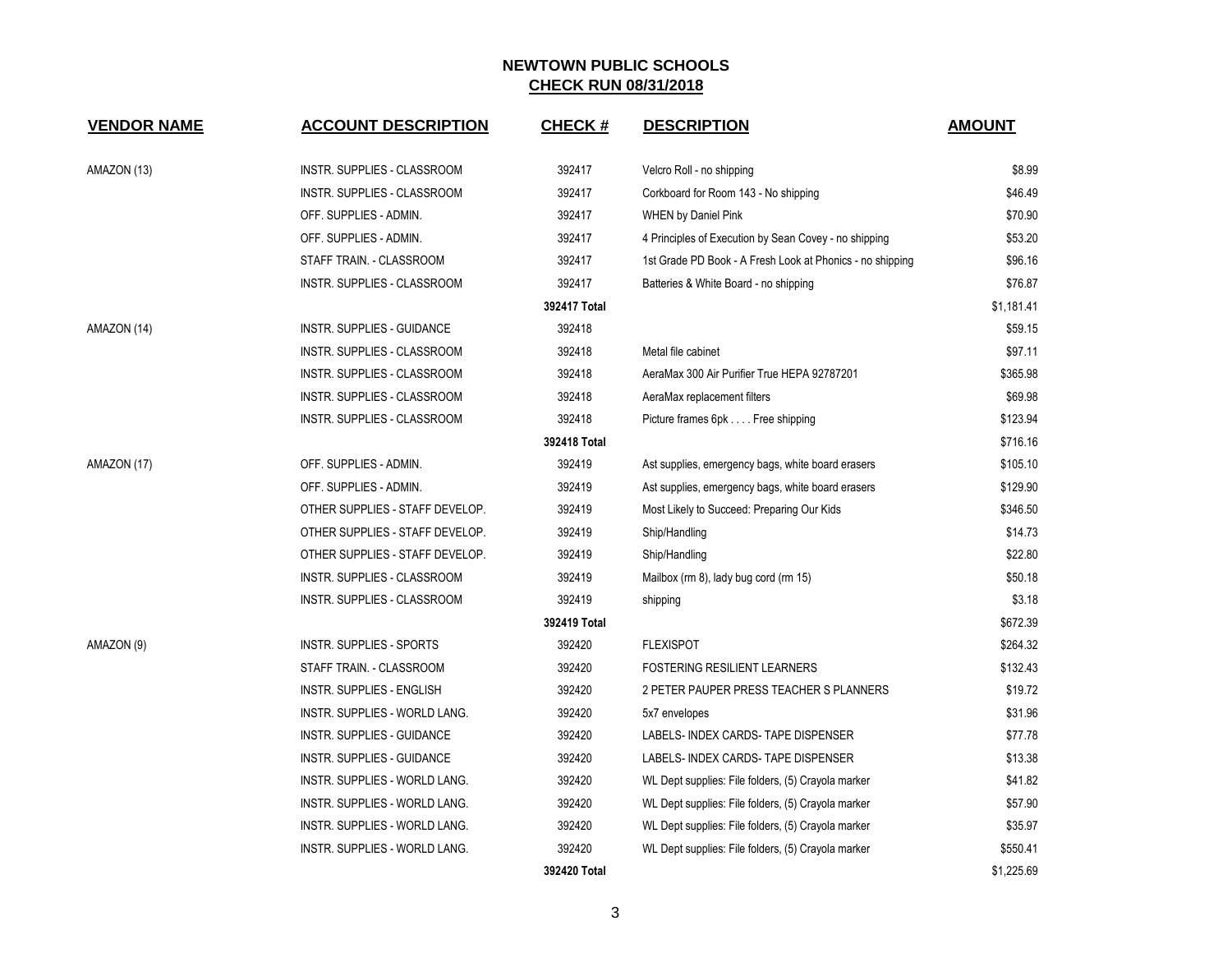| <b>VENDOR NAME</b>                   | <b>ACCOUNT DESCRIPTION</b>      | <b>CHECK#</b> | <b>DESCRIPTION</b>                      | <b>AMOUNT</b> |
|--------------------------------------|---------------------------------|---------------|-----------------------------------------|---------------|
| <b>ANTHEM LIFE</b>                   | P/R - VOLUNTARY LIFE INS.       | 392421        | LIFE SEPT 2018                          | \$1,831.05    |
|                                      | P/R - VOLUNTARY LTD INS.        | 392421        | LTD SEPT 2018                           | \$3,722.78    |
|                                      |                                 | 392421 Total  |                                         | \$5,553.83    |
| ARROW LINE PAINTING LLC              | <b>B&amp;G CONTRACTED SERV.</b> | 392422        | PARKING LOT LINE PAINTING - ALL SCHOOLS | \$2,170.00    |
|                                      | <b>B&amp;G CONTRACTED SERV.</b> | 392422        | PARKING LOT LINE PAINTING - ALL SCHOOLS | \$1,660.00    |
|                                      | <b>B&amp;G CONTRACTED SERV.</b> | 392422        | PARKING LOT LINE PAINTING - ALL SCHOOLS | \$6,000.00    |
|                                      |                                 | 392422 Total  |                                         | \$9,830.00    |
| <b>ASSOCIATED REFUSE HAULERS</b>     | <b>REFUSE REMOVAL</b>           | 392423        | REFUSE REMOVAL 2018-2019                | \$8,204.29    |
|                                      | <b>REFUSE REMOVAL</b>           | 392423        | CARDBOARD RECYCLING - 2018-2019         | \$40.00       |
|                                      | <b>REFUSE REMOVAL</b>           | 392423        | CARDBOARD RECYCLING - 2018-2019         | \$118.00      |
|                                      | <b>REFUSE REMOVAL</b>           | 392423        | CARDBOARD RECYCLING - 2018-2019         | \$80.00       |
|                                      | <b>REFUSE REMOVAL</b>           | 392423        | CARDBOARD RECYCLING - 2018-2019         | \$116.00      |
|                                      | <b>REFUSE REMOVAL</b>           | 392423        | CARDBOARD RECYCLING - 2018-2019         | \$136.00      |
|                                      | <b>REFUSE REMOVAL</b>           | 392423        | CARDBOARD RECYCLING - 2018-2019         | \$136.00      |
|                                      | <b>REFUSE REMOVAL</b>           | 392423        | CARDBOARD RECYCLING - 2018-2019         | \$295.00      |
|                                      | <b>REFUSE REMOVAL</b>           | 392423        | EXTRA DUMPSTER PICKUPS - 2018-2019      | \$545.74      |
|                                      |                                 | 392423 Total  |                                         | \$9,671.03    |
| <b>AT&amp;T MOBILITY</b>             | <b>TELEPHONE &amp; CABLE</b>    | 392424        | AT&T MOBILE PHONE SERV 2018/19          | \$132.96      |
|                                      |                                 | 392424 Total  |                                         | \$132.96      |
| AUDIO VIDEO TECHNOLOGIES             | REPAIRS - INFO. TECH.           | 392425        | Projector - Epson 965H C6 NMS           | \$715.00      |
|                                      | REPAIRS - INFO. TECH.           | 392425        | Installation of replacement projector   | \$250.00      |
|                                      |                                 | 392425 Total  |                                         | \$965.00      |
| AUTO HOME COMMERCIAL                 | <b>EMERGENCY REPAIRS - H.S.</b> | 392426        | PA SYSTEM / CLOCK REPAIRS - NHS         | \$920.00      |
|                                      |                                 | 392426 Total  |                                         | \$920.00      |
| AVIELLE FOUNDATION THE               | STAFF TRAIN. - STAFF DEVELOP.   | 392427        | Youth Brain Health First Aid            | \$2,520.00    |
|                                      |                                 | 392427 Total  |                                         | \$2,520.00    |
| <b>B &amp; G PIPING COMPANY INC.</b> | B. & G. REPAIRS - M.G.          | 392428        | LABOR FOR BACKFLOW PLUMBING - MG        | \$5,760.00    |
|                                      |                                 | 392428 Total  |                                         | \$5,760.00    |
| <b>BAGEL DELIGHT</b>                 | OTHER SUPPLIES - STAFF DEVELOP. | 392429        | NGSS Summer Workshop for District       | \$74.95       |
|                                      | OTHER SUPPLIES - STAFF DEVELOP. | 392429        | NGSS Summer Workshop for District       | \$119.95      |
|                                      | OTHER SUPPLIES - STAFF DEVELOP. | 392429        | NGSS Summer Workshop for District       | \$119.95      |
|                                      | OTHER SUPPLIES - STAFF DEVELOP. | 392429        | NGSS Summer Workshop for District       | \$39.95       |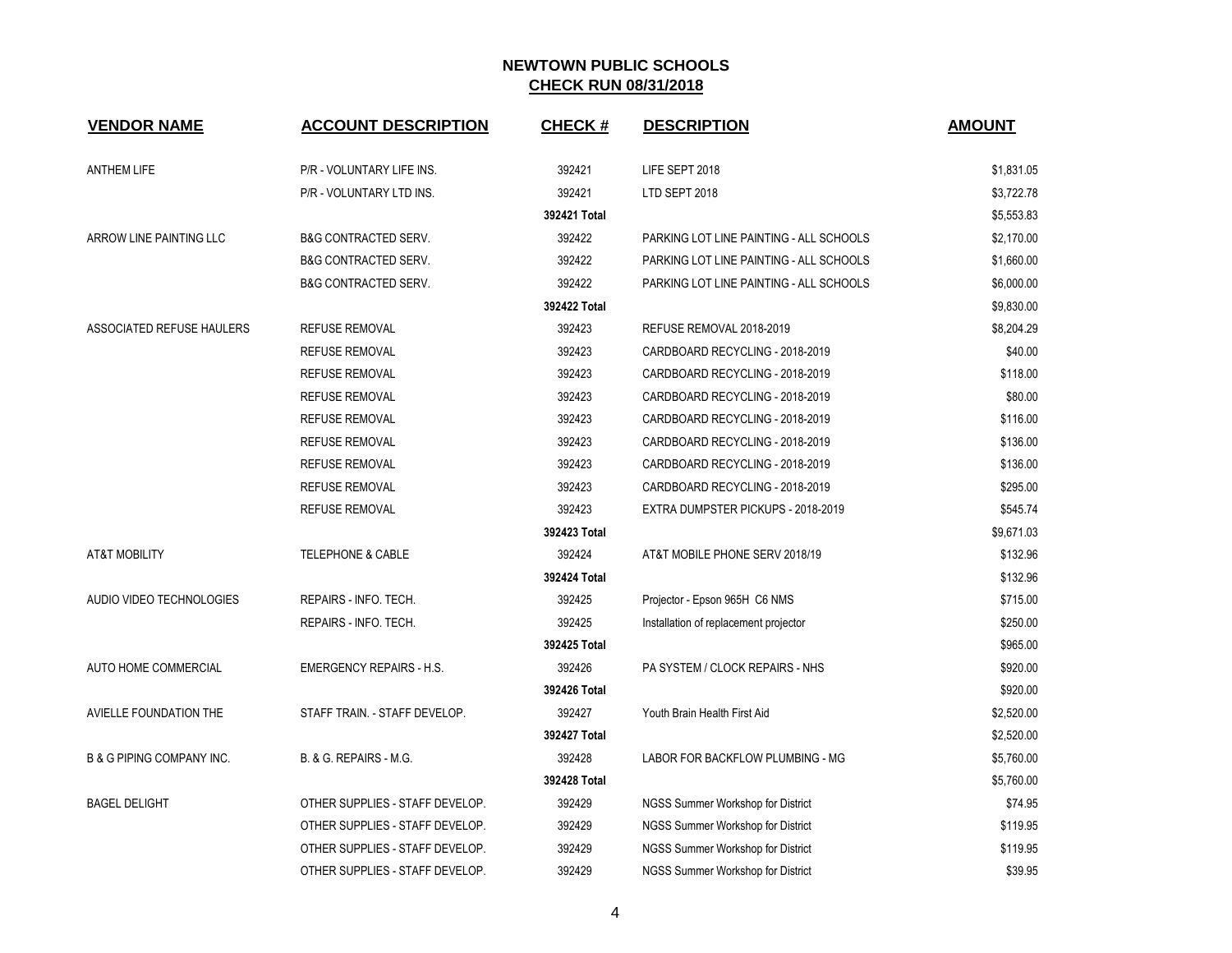| <b>VENDOR NAME</b>              | <b>ACCOUNT DESCRIPTION</b>          | <b>CHECK#</b> | <b>DESCRIPTION</b>                                              | <b>AMOUNT</b> |
|---------------------------------|-------------------------------------|---------------|-----------------------------------------------------------------|---------------|
| <b>BAGEL DELIGHT</b>            | OFF. SUPPLIES - ADMIN.              | 392429        | Professional Development Refreshments for welcome back staff. S | \$139.95      |
|                                 |                                     | 392429 Total  |                                                                 | \$494.75      |
| <b>BAILEY POTTERY EQUIPMENT</b> | <b>INSTR. SUPPLIES - ART</b>        | 392430        | <b>CERAMICS AND SPONGES</b>                                     | \$596.76      |
|                                 |                                     | 392430 Total  |                                                                 | \$596.76      |
| <b>BAILEY, JESSE</b>            | <b>B&amp;G SUPPLIES - CUSTODIAL</b> | 392431        | SHOES (90831)                                                   | \$150.00      |
|                                 |                                     | 392431 Total  |                                                                 | \$150.00      |
| <b>BARNES &amp; NOBLE INC.</b>  | INSTR. SUPPLIES - ENGLISH           | 392432        | 9780812974492 UNBROKEN                                          | \$382.50      |
|                                 | INSTR. SUPPLIES - ENGLISH           | 392432        | 9780307386045 WHERE MEN WIN GLORY                               | \$254.20      |
|                                 |                                     | 392432 Total  |                                                                 | \$636.70      |
| BEST ROUND GOLF CAR REPAI       | <b>EQUIPMENT - SPORTS</b>           | 392433        | Used Replacement Golf Cart for Athletic Trainer                 | \$4,415.00    |
|                                 |                                     | 392433 Total  |                                                                 | \$4,415.00    |
| <b>BLICK ART MATERIALS</b>      | <b>INSTR. SUPPLIES - ART</b>        | 392434        | BRUSH- OIL-NEOCOLOR-GLAZE- SEE CART                             | \$35.95       |
|                                 | <b>INSTR. SUPPLIES - ART</b>        | 392434        | BRUSH- OIL-NEOCOLOR-GLAZE- SEE CART                             | \$38.97       |
|                                 | <b>INSTR. SUPPLIES - ART</b>        | 392434        | BRUSH- OIL-NEOCOLOR-GLAZE- SEE CART                             | \$27.68       |
|                                 | <b>INSTR. SUPPLIES - ART</b>        | 392434        | BRUSH- OIL-NEOCOLOR-GLAZE- SEE CART                             | \$906.98      |
|                                 | <b>INSTR. SUPPLIES - ART</b>        | 392434        | BRUSH- OIL-NEOCOLOR-GLAZE- SEE CART                             | \$26.08       |
|                                 | <b>INSTR. SUPPLIES - ART</b>        | 392434        | BRUSH- OIL-NEOCOLOR-GLAZE- SEE CART                             | \$4,033.10    |
|                                 | INSTR. SUPPLIES - CLASSROOM         | 392434        | Crayola Washable Paint, Red, Gallon, Part #00007-3009           | \$16.90       |
|                                 | INSTR. SUPPLIES - CLASSROOM         | 392434        | Crayola Washable Paint, Blue, Gallon, Part #00007-5009          | \$16.90       |
|                                 | INSTR. SUPPLIES - CLASSROOM         | 392434        | Crayola Washable Paint, White, Gallon, Part #00007-1019         | \$16.90       |
|                                 | INSTR. SUPPLIES - CLASSROOM         | 392434        | Elmer s Washable School Glue, .21 oz., 60-pack                  | \$127.50      |
|                                 | INSTR. SUPPLIES - CLASSROOM         | 392434        | Pentel Hi-Polymer Eraser Caps, 10-pack, Part #21577-1010        | \$7.55        |
|                                 |                                     | 392434 Total  |                                                                 | \$5,254.51    |
| CANFIELD, CHRISTIAN             | <b>INSTR. SUPPLIES - SCIENCE</b>    | 392435        | UV SANITIZER AC ADAPTER                                         | \$186.22      |
|                                 | <b>INSTR. SUPPLIES - SCIENCE</b>    | 392435        | NOTEPADS & DEPT LUNCH                                           | \$227.67      |
|                                 |                                     | 392435 Total  |                                                                 | \$413.89      |
| CAPPELLI, GINI                  | INSTR. SUPPLIES - CLASSROOM         | 392436        | <b>SCHOOL SUPPLIES</b>                                          | \$99.93       |
|                                 |                                     | 392436 Total  |                                                                 | \$99.93       |
| CAROLINA BIOLOGICAL             | <b>INSTR. SUPPLIES - CLASSROOM</b>  | 392437        | Seeds, Alfalfa, Cat. # 972836, 4th Grade                        | \$4.80        |
|                                 |                                     | 392437 Total  |                                                                 | \$4.80        |
| <b>CES</b>                      | TUITION - OUT-OF-DISTRICT           | 392438        | <b>TUITION - OUT-OF-DISTRICT</b>                                | \$35,739.00   |
|                                 |                                     | 392438 Total  |                                                                 | \$35,739.00   |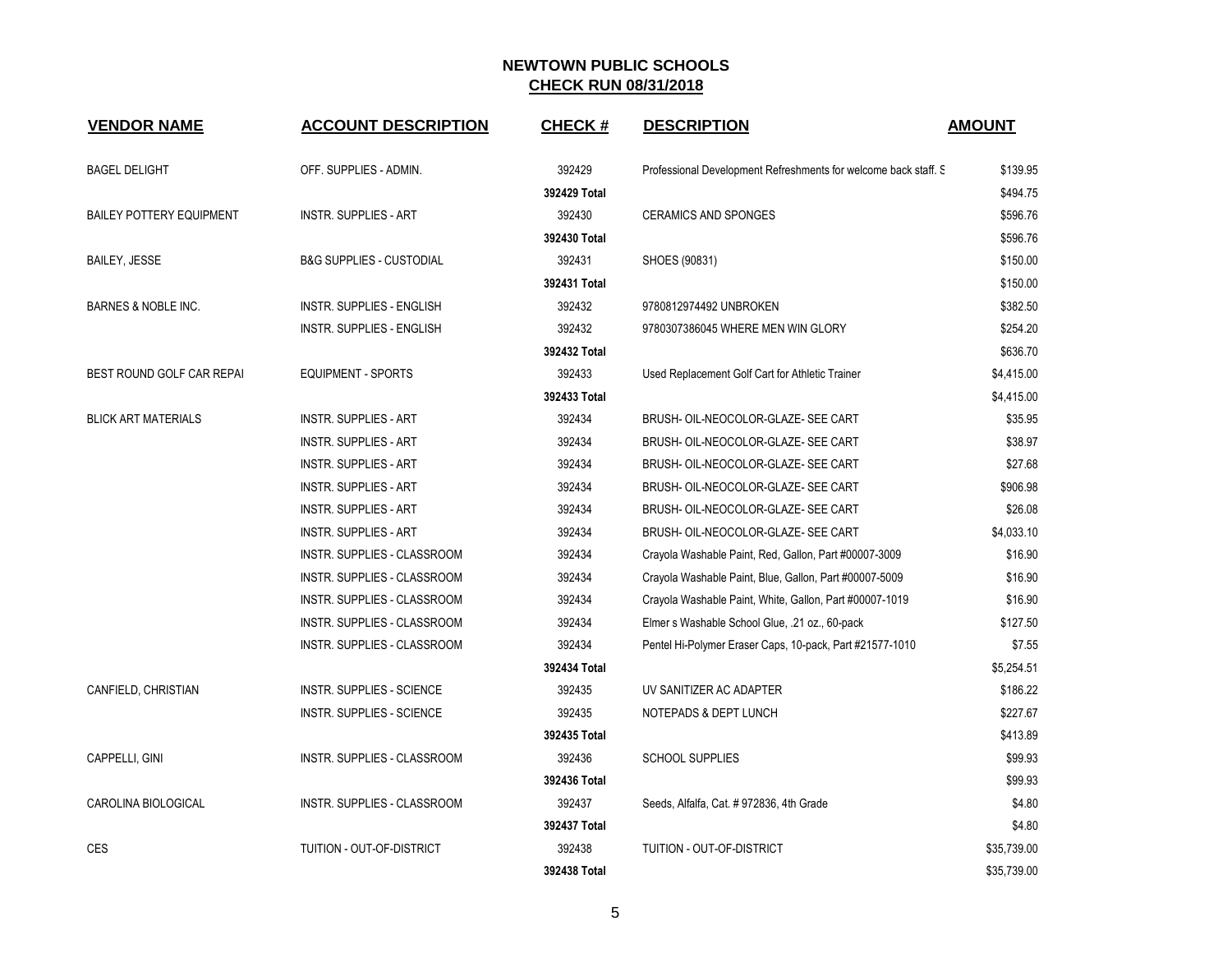| <b>VENDOR NAME</b>        | <b>ACCOUNT DESCRIPTION</b>      | <b>CHECK#</b> | <b>DESCRIPTION</b>                                | <b>AMOUNT</b> |
|---------------------------|---------------------------------|---------------|---------------------------------------------------|---------------|
| CISCO SYSTEMS CAPITAL CRP | REPAIRS - INFO. TECH.           | 392439        | Cisco Switches, ASA, Voice Gateways, SmartNet     | (\$1,867.90)  |
|                           | REPAIRS - INFO. TECH.           | 392439        | Cisco Switches, ASA, Voice Gateways, SmartNet     | \$21,929.09   |
|                           |                                 | 392439 Total  |                                                   | \$20,061.19   |
| <b>COLLECTIVE SYSTEMS</b> | B. & G. IMPROVE - M.S.          | 392440        | AUDITORIUM SOUND SYSTEM - NMS                     | \$7,985.06    |
|                           |                                 | 392440 Total  |                                                   | \$7,985.06    |
| COMPUCONN COMPUTER CONNEC | REPAIRS - INFO. TECH.           | 392441        | Ethernet cat 5E lines to floor in LMC             | \$1,638.00    |
|                           |                                 | 392441 Total  |                                                   | \$1,638.00    |
| CONNCASE                  | MEMBERSHIPS - PUPIL SERV.       | 392442        | <b>RENEWAL</b>                                    | \$800.00      |
|                           |                                 | 392442 Total  |                                                   | \$800.00      |
| CONNECTICUT PEST ELIMINAT | <b>B&amp;G CONTRACTED SERV.</b> | 392443        | MONTHLY PEST CONTROL - ALL SCHOOLS (2018-2019)    | \$150.00      |
|                           |                                 | 392443 Total  |                                                   | \$150.00      |
| CPI (CRISIS PREVENTION IN | STAFF TRAIN. - PUPIL SERV.      | 392444        | RENEWAL FOR CPI INSTRUCTORS                       | \$150.00      |
|                           | STAFF TRAIN. - PUPIL SERV.      | 392444        | RENEWAL FOR CPI INSTRUCTORS                       | \$150.00      |
|                           |                                 | 392444 Total  |                                                   | \$300.00      |
| DALTON, ANNE              | STAFF TRAIN. - H.S.             | 392445        | NURSE SUPERVISOR CONF                             | \$125.00      |
|                           |                                 | 392445 Total  |                                                   | \$125.00      |
| DE BRANTES, NATHALIE      | INSTR. SUPPLIES - ENGLISH       | 392446        | <b>STAN TICS</b>                                  | \$627.11      |
|                           |                                 | 392446 Total  |                                                   | \$627.11      |
| <b>DECKWORKS LLC</b>      | B. & G. IMPROVE - H.S.          | 392447        | <b>REPAINT LOCKERS - NHS</b>                      | \$15,000.00   |
|                           |                                 | 392447 Total  |                                                   | \$15,000.00   |
| DEEB, AMY                 | INSTR. SUPPLIES - SOC. STUDIES  | 392448        | <b>FLOWERS</b>                                    | \$187.98      |
|                           |                                 | 392448 Total  |                                                   | \$187.98      |
| DELL MARKETING L.P.       | EQUIPMENT - INFO. TECH.         | 392449        | Google Chrome Education License                   | \$3,033.60    |
|                           | EQUIPMENT - INFO. TECH.         | 392449        | Chromebook 13in, celeron processor                | \$36,940.80   |
|                           | <b>SUPPLIES - LIBRARY</b>       | 392449        | <b>CHROMEBOOKS</b>                                | \$303.36      |
|                           | OFF. SUPPLIES - ADMIN.          | 392449        | <b>CHROMEBOOKS ARTS DEPARTMENT</b>                | \$303.36      |
|                           |                                 | 392449 Total  |                                                   | \$40,581.12   |
| DEMCO INC.                | <b>SUPPLIES - LIBRARY</b>       | 392450        | Kapco Easy Cover II Book Covers item # WJ14200290 | \$73.24       |
|                           | <b>SUPPLIES - LIBRARY</b>       | 392450        | Post-It Date Due Slips 4x3 Item # WS13592250      | \$38.59       |
|                           | <b>SUPPLIES - LIBRARY</b>       | 392450        | <b>SHIPPING</b>                                   | \$11.18       |
|                           | INSTR. SUPPLIES - CLASSROOM     | 392450        | Bean bag chairs for use in Reading classes.       | \$123.98      |
|                           | INSTR. SUPPLIES - CLASSROOM     | 392450        | shipping                                          | \$49.59       |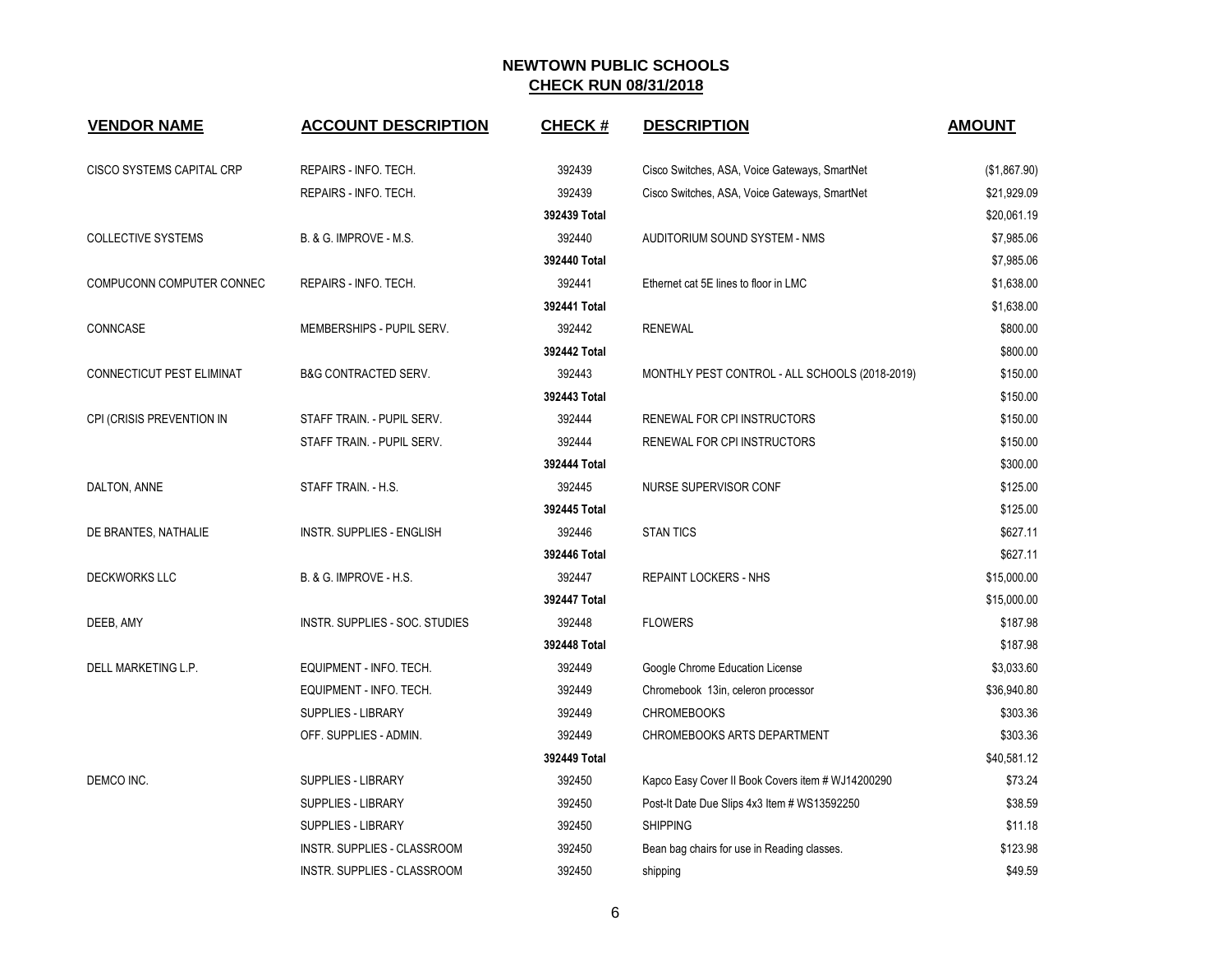| <b>VENDOR NAME</b>         | <b>ACCOUNT DESCRIPTION</b>         | <b>CHECK#</b> | <b>DESCRIPTION</b>                                        | <b>AMOUNT</b> |
|----------------------------|------------------------------------|---------------|-----------------------------------------------------------|---------------|
| DEMCO INC.                 | <b>SUPPLIES - LIBRARY</b>          | 392450        | Paper fold Book Jacket Cover, 10 inches x 300 feet        | \$99.70       |
|                            | <b>SUPPLIES - LIBRARY</b>          | 392450        | Paper fold Book Jacket Cover, 12 inches x 300 feet        | \$50.84       |
|                            | <b>SUPPLIES - LIBRARY</b>          | 392450        | Subject Classification Label Graphic Novels (Red)         | \$3.03        |
|                            | <b>SUPPLIES - LIBRARY</b>          | 392450        | Pete the Cat Vote for Books Bookmarks, 2 x 6, 200-Package | \$16.73       |
|                            |                                    | 392450 Total  |                                                           | \$466.88      |
| EAST HAVEN BUILDERS SUPPLY | <b>EMERGENCY REPAIRS - HOM.</b>    | 392451        | WALL REPAIR - HOM                                         | \$86.76       |
|                            |                                    | 392451 Total  |                                                           | \$86.76       |
| ECKHARDT, KURT             | <b>INSTR. SUPPLIES - MUSIC</b>     | 392452        | CD'S                                                      | \$304.61      |
|                            |                                    | 392452 Total  |                                                           | \$304.61      |
| EDADVANCE                  | TRANS. - OUT-OF-DISTRICT           | 392453        | TRANS. - OUT-OF-DISTRICT                                  | \$78,764.96   |
|                            | TUITION - OUT-OF-DISTRICT          | 392453        | <b>TUITION - OUT-OF-DISTRICT</b>                          | \$660.00      |
|                            |                                    | 392453 Total  |                                                           | \$79,424.96   |
| <b>EDUCATION WEEK</b>      | MEMBERSHIPS - STAFF DEVELOP.       | 392454        | Full Year Subscription (37 issues)                        | \$79.00       |
|                            |                                    | 392454 Total  |                                                           | \$79.00       |
| ETA HAND2MIND              | <b>INSTR. SUPPLIES - CLASSROOM</b> | 392455        | Versatiles Math Smal Group Kit, Item # IN84687,           | \$59.46       |
|                            | INSTR. SUPPLIES - CLASSROOM        | 392455        | Versatiles Math Small Group Kit, Item # IN84688           | \$59.46       |
|                            | INSTR. SUPPLIES - CLASSROOM        | 392455        | Versatiles Math Small Group Kit, Item # IN84689           | \$59.46       |
|                            | INSTR. SUPPLIES - CLASSROOM        | 392455        | Toothpicks, Set of 250, Item # IN20516-250                | \$4.47        |
|                            | INSTR. SUPPLIES - CLASSROOM        | 392455        | Modeling Clay, Item # IN3919-1, Grade level 2             | \$10.08       |
|                            |                                    | 392455 Total  |                                                           | \$192.93      |
| <b>FANELLI, TRACY</b>      | INSTR. SUPPLIES - CLASSROOM        | 392456        | <b>CLASS ROOM SUPPLIES</b>                                | \$92.21       |
|                            |                                    | 392456 Total  |                                                           | \$92.21       |
| <b>FLAGHOUSE</b>           | INSTR. SUPPLIES - P.E.             | 392457        | Assorted items for PE classes, including Dumbell          | \$190.00      |
|                            | <b>INSTR. SUPPLIES - P.E.</b>      | 392457        | Shipping charge                                           | \$20.77       |
|                            | INSTR. SUPPLIES - P.E.             | 392457        | Assorted items for PE classes, including Dumbell          | \$459.50      |
|                            | INSTR. SUPPLIES - P.E.             | 392457        | Shipping charge                                           | \$50.22       |
|                            |                                    | 392457 Total  |                                                           | \$720.49      |
| FOLLETT SCHOOL SOLUTIONS   | INSTR. SUPPLIES - ENGLISH          | 392458        | 9780374502003 THE NATURAL                                 | \$250.00      |
|                            |                                    | 392458 Total  |                                                           | \$250.00      |
| FOLLETT SCHOOL SOLUTIONS   | <b>SUPPLIES - LIBRARY</b>          | 392459        | Inter. Nutmeg book order from Follett. Quote #9598281     | \$367.49      |
|                            |                                    | 392459 Total  |                                                           | \$367.49      |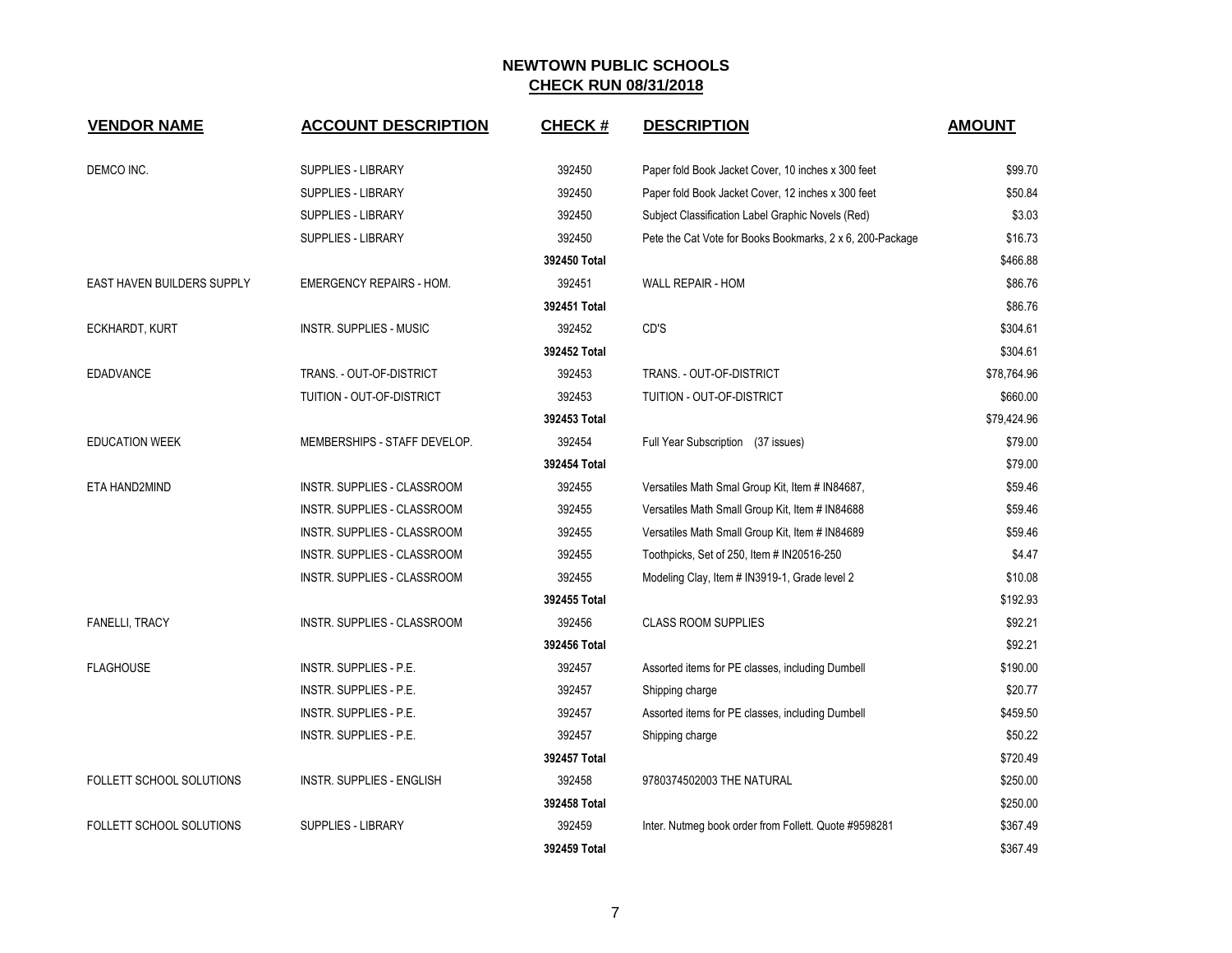| <b>VENDOR NAME</b>              | <b>ACCOUNT DESCRIPTION</b>       | <b>CHECK#</b> | <b>DESCRIPTION</b>                                         | <b>AMOUNT</b> |
|---------------------------------|----------------------------------|---------------|------------------------------------------------------------|---------------|
| FOX, ANITA                      | STAFF TRAVEL - CLASSROOM         | 392460        | TRAVEL TEACH LEADERSHIP PROGRAM                            | \$48.83       |
|                                 |                                  | 392460 Total  |                                                            | \$48.83       |
| <b>GALASSI, TRACY</b>           | INSTR. SUPPLIES - CLASSROOM      | 392461        | <b>CLASSROOM SUPPLIES</b>                                  | \$100.00      |
|                                 |                                  | 392461 Total  |                                                            | \$100.00      |
| GOLDIE AND LIBRO MUSIC CE       | <b>REPAIRS - MUSIC</b>           | 392462        | INSTRUMENT REPAIRS-ENCUMBER                                | \$764.00      |
|                                 | <b>REPAIRS - MUSIC</b>           | 392462        | INSTRUMENT REPAIRS-ENCUMBER                                | \$245.00      |
|                                 | <b>REPAIRS - MUSIC</b>           | 392462        | INSTRUMENT REPAIRS-ENCUMBER                                | \$119.95      |
|                                 |                                  | 392462 Total  |                                                            | \$1,128.95    |
| <b>GRAINGER</b>                 | <b>B&amp;G SUPPLIES - MAINT.</b> | 392463        | 8 INCH DAMPER - PLUMBING SUPPLIES                          | \$36.10       |
|                                 | <b>B&amp;G SUPPLIES - MAINT.</b> | 392463        | INFRARED THERMAL IMAGING CAMERA - MAINT SUPPLIES           | \$7,267.66    |
|                                 |                                  | 392463 Total  |                                                            | \$7,303.76    |
| <b>GRIMALDI, MARIANNE</b>       | STAFF TRAIN. - ADMIN.            | 392464        | PROF DEVELOPMENT                                           | \$84.16       |
|                                 |                                  | 392464 Total  |                                                            | \$84.16       |
| GUEST COMMUNICATIONS CORP       | <b>SECURITY SUPPLIES</b>         | 392465        | 200 Safe School Mode Inserts                               | \$148.00      |
|                                 | <b>SECURITY SUPPLIES</b>         | 392465        | Expedited Shipping of 200 Safe School Mode Inserts         | \$33.02       |
|                                 |                                  | 392465 Total  |                                                            | \$181.02      |
| <b>HEAD O' MEADOW ACTIVE</b>    | OFF. SUPPLIES - ADMIN.           | 392466        | <b>STAFF LUNCHEON</b>                                      | \$330.22      |
|                                 |                                  | 392466 Total  |                                                            | \$330.22      |
| <b>HEINEMANN</b>                | OTHER SUPPLIES - STAFF DEVELOP.  | 392467        | Mystery: Foundational Skills in Disguise, Grade 3 with     | \$575.42      |
|                                 | OTHER SUPPLIES - STAFF DEVELOP.  | 392467        | Word Detectives: Strategies for Using High-Frequency Words | \$479.62      |
|                                 | OTHER SUPPLIES - STAFF DEVELOP.  | 392467        | <b>SHIPPING</b>                                            | \$105.50      |
|                                 |                                  | 392467 Total  |                                                            | \$1,160.54    |
| HIRUO, AMY                      | MEMBERSHIPS - ADMIN.             | 392468        | <b>EASY CBM</b>                                            | \$39.99       |
|                                 |                                  | 392468 Total  |                                                            | \$39.99       |
| HOWGEGO, MARJORIE               | INSTR. SUPPLIES - CLASSROOM      | 392469        | <b>BEAN BAG CHAIRS</b>                                     | \$95.20       |
|                                 |                                  | 392469 Total  |                                                            | \$95.20       |
| HUGH'S MECHANICAL EQUIPMENT     | PROF. SERV. - B. & G.            | 392470        | UNDERGROUND TANK INSPECTIONS                               | \$1,350.00    |
|                                 |                                  | 392470 Total  |                                                            | \$1,350.00    |
| <b>IMPACT APPLICATIONS INC.</b> | <b>INSTR. SUPPLIES - SPORTS</b>  | 392471        | 1 Year Subscription - On Line Package3-Subscription        | \$875.00      |
|                                 |                                  | 392471 Total  |                                                            | \$875.00      |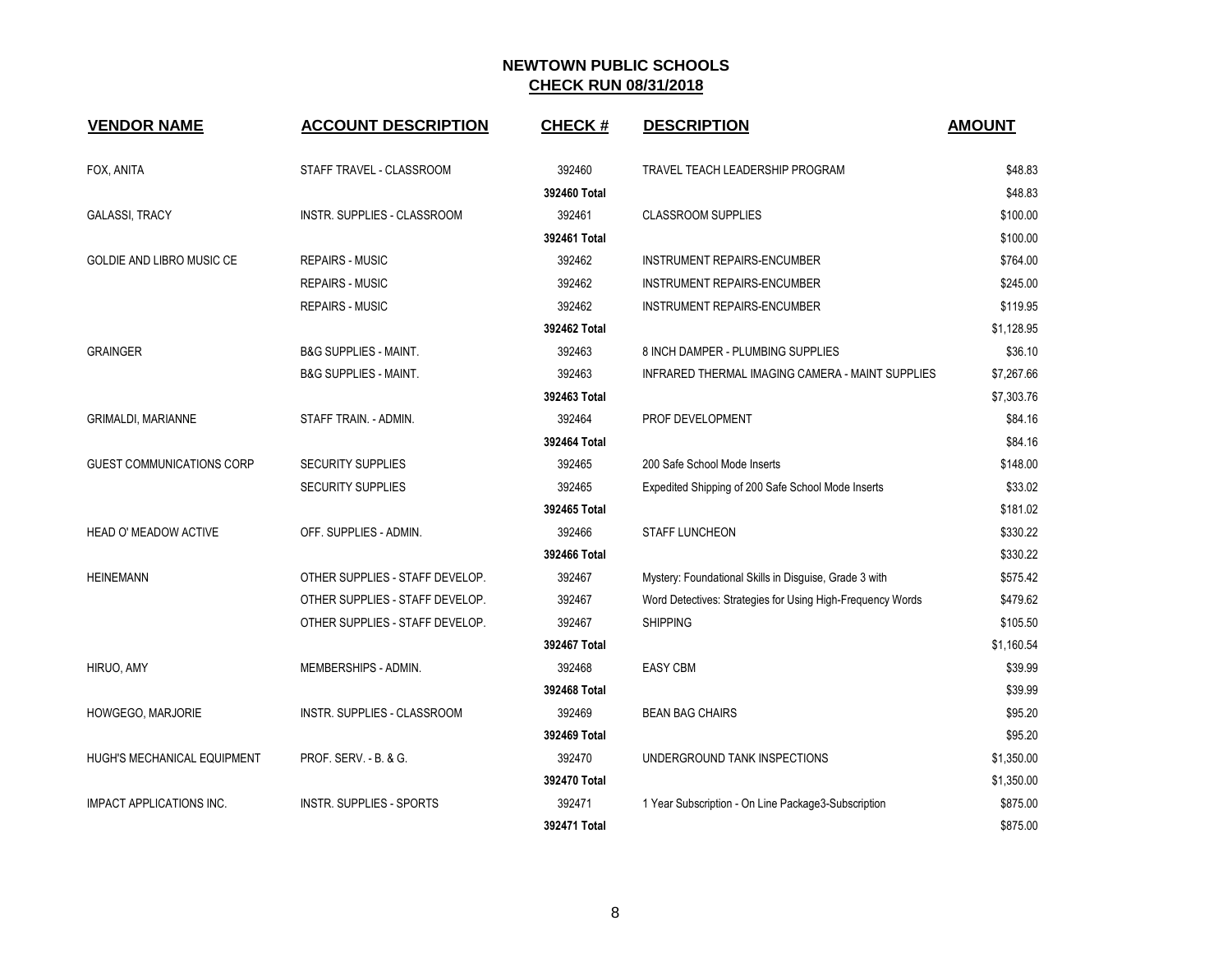| <b>VENDOR NAME</b>                   | <b>ACCOUNT DESCRIPTION</b>          | <b>CHECK#</b> | <b>DESCRIPTION</b>                          | <b>AMOUNT</b> |
|--------------------------------------|-------------------------------------|---------------|---------------------------------------------|---------------|
| <b>INTEGRITY PIANO SERVICE</b>       | <b>REPAIRS - MUSIC</b>              | 392472        | Piano Tuning                                | \$138.00      |
|                                      | <b>REPAIRS - MUSIC</b>              | 392472        | New Humidifier (full length pair)           | \$4.00        |
|                                      |                                     | 392472 Total  |                                             | \$142.00      |
| <b>INTERSTATE &amp; LAKELAND LUM</b> | <b>EMERGENCY REPAIRS - HOM.</b>     | 392473        | FIX WALL AFTER PLUMBING REPAIRS - HOM       | \$205.27      |
|                                      | <b>EMERGENCY REPAIRS - HOM.</b>     | 392473        | LUMBER / SHEETROCK - HOM WALL REPAIR        | \$55.30       |
|                                      | <b>EMERGENCY REPAIRS - HOM.</b>     | 392473        | LUMBER / SHEETROCK - HOM WALL REPAIR        | (\$54.76)     |
|                                      | <b>EMERGENCY REPAIRS - HOM.</b>     | 392473        | LUMBER / SHEETROCK - HOM WALL REPAIR        | \$399.52      |
|                                      | <b>EMERGENCY REPAIRS - HOM.</b>     | 392473        | LUMBER / SHEETROCK - HOM WALL REPAIR        | \$959.64      |
|                                      | <b>EMERGENCY REPAIRS - HOM.</b>     | 392473        | REPAIR PARTS - BATHROOM REPAIR HOM          | \$35.20       |
|                                      |                                     | 392473 Total  |                                             | \$1,600.17    |
| <b>IXL LEARNING</b>                  | INSTR. SUPPLIES - WORLD LANG.       | 392474        | 5 QUANTITY QUIA SUBSCRIPTIONS.              | \$245.00      |
|                                      |                                     | 392474 Total  |                                             | \$245.00      |
| JEFFREY, JAMES                       | B. & G. IMPROVE - S.H.              | 392475        | <b>CONCEPT ART</b>                          | \$500.00      |
|                                      |                                     | 392475 Total  |                                             | \$500.00      |
| JONES, TINA                          | <b>INSTR. SUPPLIES - MUSIC</b>      | 392476        | 24 BLUE STEP STOOLS                         | \$280.08      |
|                                      |                                     | 392476 Total  |                                             | \$280.08      |
| <b>JUNIOR LIBRARY GUILD</b>          | <b>SUPPLIES - LIBRARY</b>           | 392477        | PLEASE SEE ATTACHED QUOTE/PROPOSAL          | \$2,390.10    |
|                                      |                                     | 392477 Total  |                                             | \$2,390.10    |
| K - MAN GLASS CORP                   | <b>EMERGENCY REPAIRS - M.S.</b>     | 392478        | REPLACE WINDOWS / HARDWARE WITH DOUBLE HUNG | \$11,625.00   |
|                                      |                                     | 392478 Total  |                                             | \$11,625.00   |
| KAMCO SUPPLY CORP OF NEW             | <b>B&amp;G SUPPLIES - CUSTODIAL</b> | 392479        | CEILING TILES - CUST SUPPLIES               | \$1,025.28    |
|                                      | <b>B&amp;G SUPPLIES - CUSTODIAL</b> | 392479        | CEILING TILES - CUST SUPPLIES               | \$445.23      |
|                                      |                                     | 392479 Total  |                                             | \$1,470.51    |
| KAPITAN, LISA                        | MEMBERSHIPS - GUIDANCE              | 392480        | PROF CERTIFICATION                          | \$375.00      |
|                                      |                                     | 392480 Total  |                                             | \$375.00      |
| KIM, STEPHANIE                       | INSTR. SUPPLIES - CLASSROOM         | 392481        | <b>CLASSROOM SUPPLIES</b>                   | \$55.15       |
|                                      |                                     | 392481 Total  |                                             | \$55.15       |
| LAWSON PRODUCTS INC.                 | <b>B&amp;G SUPPLIES - MAINT.</b>    | 392482        | SCREWS, DRILL BITS, HEX NUTS, BATTERIES     | \$73.12       |
|                                      | <b>B&amp;G SUPPLIES - MAINT.</b>    | 392482        | SCREWS, DRILL BITS, HEX NUTS, BATTERIES     | \$515.17      |
|                                      | <b>B&amp;G SUPPLIES - MAINT.</b>    | 392482        | SCREWS, DRILL BITS, HEX NUTS, BATTERIES     | \$53.14       |
|                                      |                                     | 392482 Total  |                                             | \$641.43      |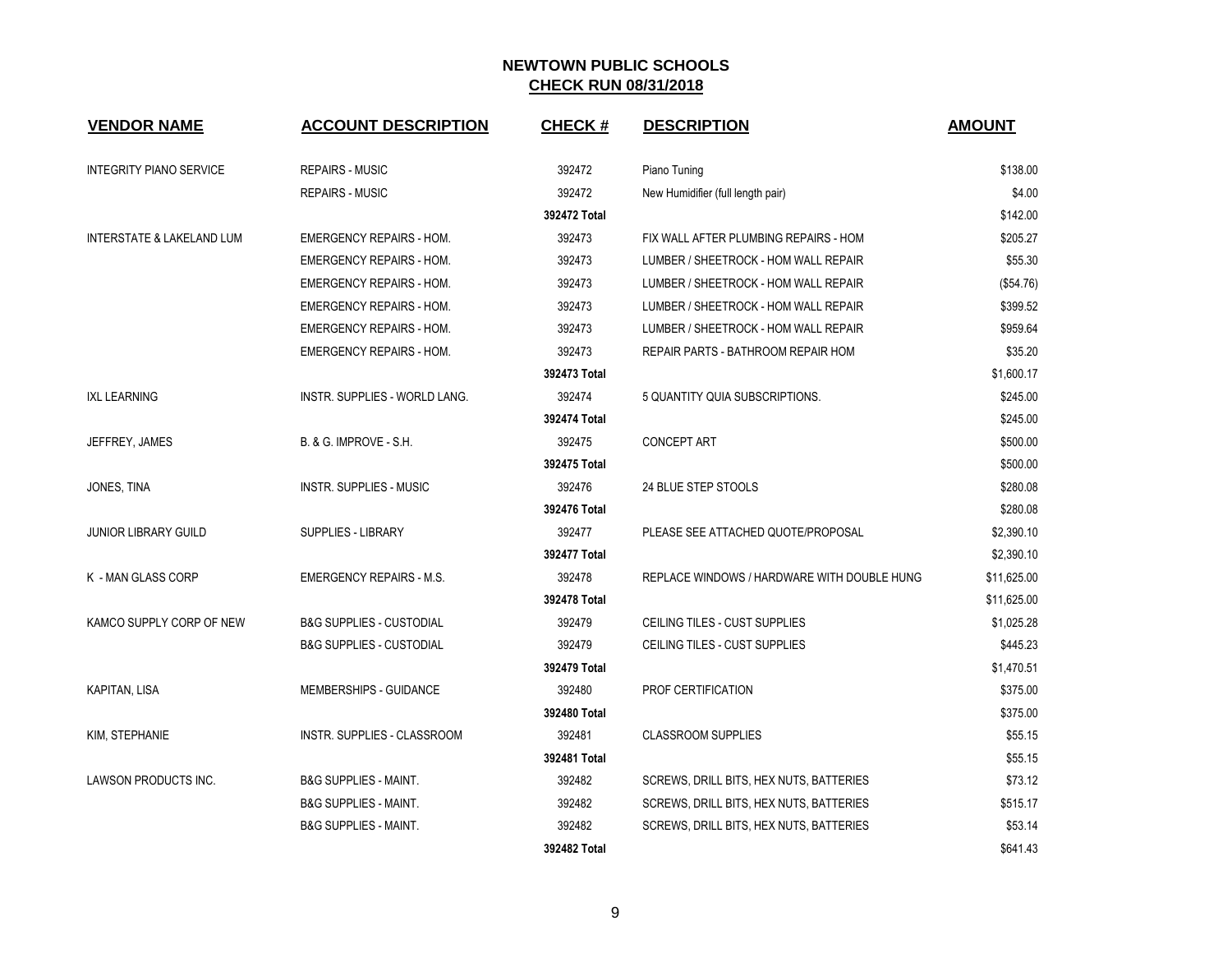| <b>VENDOR NAME</b>      | <b>ACCOUNT DESCRIPTION</b>          | <b>CHECK#</b> | <b>DESCRIPTION</b>                                   | <b>AMOUNT</b> |
|-------------------------|-------------------------------------|---------------|------------------------------------------------------|---------------|
| LISEE, JASON            | <b>B&amp;G SUPPLIES - CUSTODIAL</b> | 392483        | SHOES (90831)                                        | \$150.00      |
|                         |                                     | 392483 Total  |                                                      | \$150.00      |
| MAGNAKLEEN SERVICES LLC | <b>B&amp;G SUPPLIES - CUSTODIAL</b> | 392484        | MOP / RUG SERVICE - ALL SCHOOLS 2018-2019            | \$166.50      |
|                         |                                     | 392484 Total  |                                                      | \$166.50      |
| MASON W.B. INC.         | INSTR. SUPPLIES - SP. ED. PREK-8    | 392485        | PRESCHOOL SUPPLIES                                   | \$194.86      |
|                         | OFF. SUPPLIES - BUS. SERV.          | 392485        | <b>SUPPLIES 2018/19</b>                              | \$10.56       |
|                         | OFF. SUPPLIES - BUS. SERV.          | 392485        | <b>WATER 2018/19</b>                                 | \$39.92       |
|                         | OFF. SUPPLIES - BUS. SERV.          | 392485        | <b>SUPPLIES 2018/19</b>                              | \$10.52       |
|                         | INSTR. SUPPLIES - CLASSROOM         | 392485        | Classroom Supplies - no shipping                     | \$355.86      |
|                         | INSTR. SUPPLIES - CLASSROOM         | 392485        | Classroom Supplies - no shipping                     | \$7.38        |
|                         | INSTR. SUPPLIES - CLASSROOM         | 392485        | Classroom Supplies - no shipping                     | \$8.64        |
|                         | INSTR. SUPPLIES - CLASSROOM         | 392485        | Classroom Supplies - no shipping                     | \$17.97       |
|                         | INSTR. SUPPLIES - CLASSROOM         | 392485        | Misc. Kindergarten Class supplies                    | \$150.32      |
|                         | INSTR. SUPPLIES - CLASSROOM         | 392485        | Misc. Kindergarten Class supplies                    | \$13.02       |
|                         | INSTR. SUPPLIES - CLASSROOM         | 392485        | Classroom Supplies - no shipping                     | \$134.71      |
|                         | INSTR. SUPPLIES - CLASSROOM         | 392485        | Classroom Supplies - no shipping                     | \$11.44       |
|                         | INSTR. SUPPLIES - CLASSROOM         | 392485        | Classroom Supplies - no shipping                     | \$26.32       |
|                         | <b>SUPPLIES - LIBRARY</b>           | 392485        | Universal Large Binder Clips, 1 inch capacity        | \$1.90        |
|                         | <b>SUPPLIES - LIBRARY</b>           | 392485        | Duracell Procell Alkaline Batteries, AA, 24/box      | \$13.99       |
|                         | <b>SUPPLIES - LIBRARY</b>           | 392485        | Duracell Procell Alkaline Batteries, AAA, 24/box     | \$13.99       |
|                         | <b>SUPPLIES - LIBRARY</b>           | 392485        | Pacon Array Card Stock, 65 lb., Letter size, white   | \$7.63        |
|                         | <b>SUPPLIES - LIBRARY</b>           | 392485        | Post-It Notes, original pads, Canary Yellow          | \$23.08       |
|                         | <b>SUPPLIES - LIBRARY</b>           | 392485        | Westcott See Through Acrylic Ruler, 12 inches, Clear | \$7.90        |
|                         | OTHER SUPPLIES - STAFF DEVELOP.     | 392485        | <b>New Staff Orientation Supplies</b>                | \$74.88       |
|                         | OTHER SUPPLIES - STAFF DEVELOP.     | 392485        | <b>New Staff Orientation Supplies</b>                | \$5.32        |
|                         | INSTR. SUPPLIES - SP. ED. PREK-8    | 392485        | REPLACEMENT SUPPLIES FOR SHS                         | \$17.99       |
|                         | <b>B&amp;G SUPPLIES - ADMIN.</b>    | 392485        | BOTTLED WATER - MAINT DEPT.                          | \$34.93       |
|                         | INSTR. SUPPLIES - CLASSROOM         | 392485        | Copy Paper - no shipping                             | \$63.33       |
|                         | INSTR. SUPPLIES - CLASSROOM         | 392485        | Copy Paper - no shipping                             | \$992.00      |
|                         | <b>B&amp;G SUPPLIES - CUSTODIAL</b> | 392485        | UTILITY CARTS, BURNISHING PADS, MICROFIBER WIPES     | \$1,308.47    |
|                         | INSTR. SUPPLIES - SP. ED. H.S.      | 392485        | <b>OFC SUPPLIES</b>                                  | \$10.20       |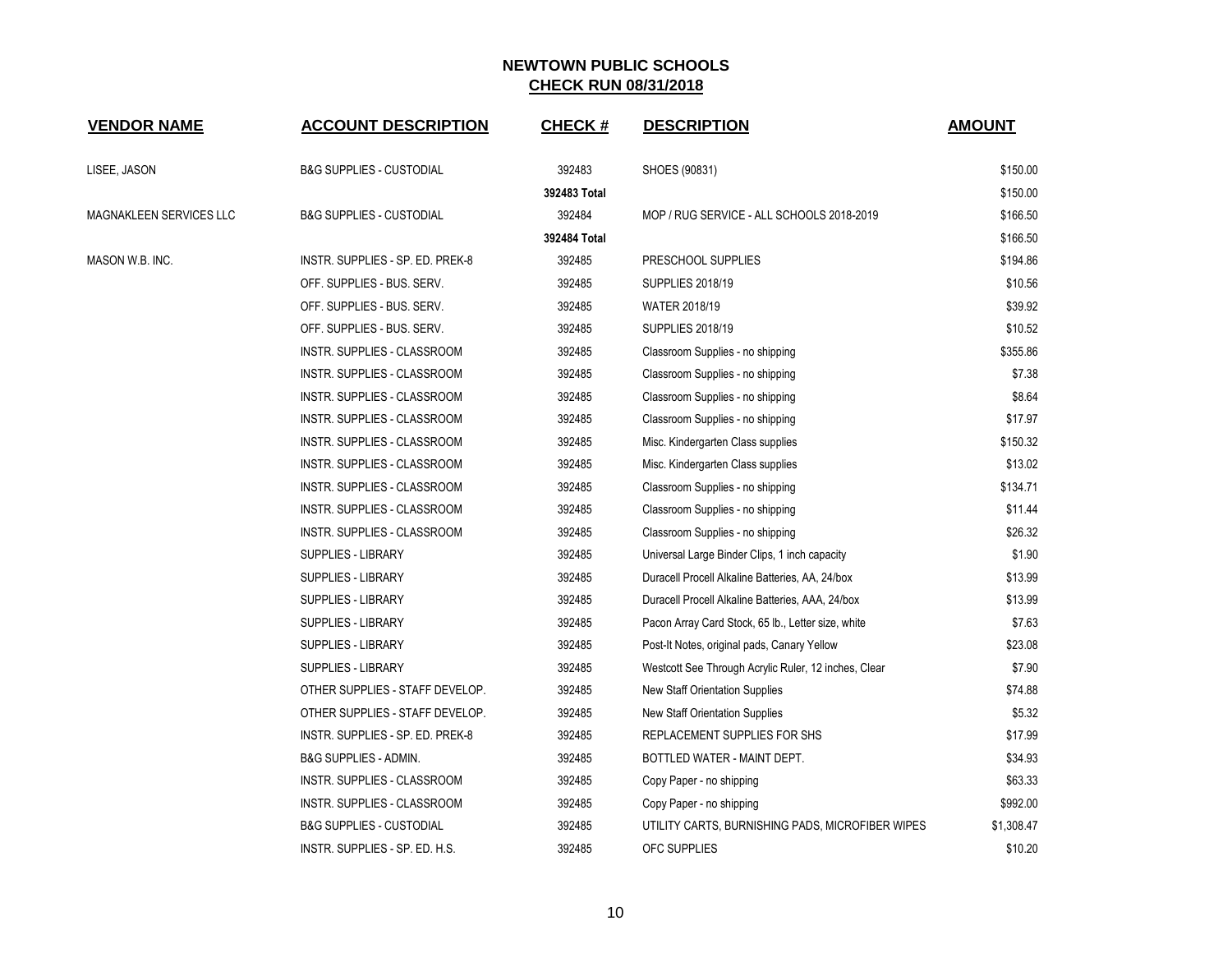| <b>VENDOR NAME</b>        | <b>ACCOUNT DESCRIPTION</b>          | <b>CHECK#</b> | <b>DESCRIPTION</b>                               | <b>AMOUNT</b> |
|---------------------------|-------------------------------------|---------------|--------------------------------------------------|---------------|
| MASON W.B. INC.           | INSTR. SUPPLIES - SP. ED. H.S.      | 392485        | OFC SUPPLIES NHS                                 | \$26.73       |
|                           |                                     | 392485 Total  |                                                  | \$3,583.86    |
| <b>MEDINA REINALDO</b>    | <b>B&amp;G SUPPLIES - CUSTODIAL</b> | 392486        | SHOES (90831)                                    | \$150.00      |
|                           |                                     | 392486 Total  |                                                  | \$150.00      |
| MILESTONES BEHAVIORAL SER | TUITION - OUT-OF-DISTRICT           | 392487        | TUITION - OUT-OF-DISTRICT                        | \$40,795.50   |
|                           | TUITION - OUT-OF-DISTRICT           | 392487        | TUITION - OUT-OF-DISTRICT                        | \$40,795.50   |
|                           |                                     | 392487 Total  |                                                  | \$81,591.00   |
| MOBILE MINI, INC.         | <b>EQUIP RENTAL - B&amp;G</b>       | 392488        | STORAGE CONTAINER RENTAL (E726) 2018-2019        | \$75.00       |
|                           |                                     | 392488 Total  |                                                  | \$75.00       |
| MOORE MEDICAL LLC         | <b>B&amp;G SUPPLIES - CUSTODIAL</b> | 392489        | NON LATEX GLOVES - NHS                           | \$501.60      |
|                           |                                     | 392489 Total  |                                                  | \$501.60      |
| MORSE & CO, E.A.          | REPAIRS - CUSTODIAL                 | 392490        | <b>CUST MACHINE REPAIR - HAWLEY</b>              | \$1,805.36    |
|                           | <b>REPAIRS - CUSTODIAL</b>          | 392490        | VACUUM REPAIR PARTS ALL SCHOOLS                  | \$3,285.82    |
|                           | <b>REPAIRS - CUSTODIAL</b>          | 392490        | <b>VACUUM REPAIR PARTS - RIS</b>                 | \$632.40      |
|                           |                                     | 392490 Total  |                                                  | \$5,723.58    |
| MYSTERY SCIENCE INC.      | OTHER SUPPLIES - STAFF DEVELOP.     | 392491        | Mystery Science School Subscription 2018/2019    | \$4,995.00    |
|                           |                                     | 392491 Total  |                                                  | \$4,995.00    |
| <b>NESS AUTOMOTIVE</b>    | <b>B&amp;G SUPPLIES - MAINT.</b>    | 392492        | STROBE LIGHT FOR LOADER - MAINT SUPPLIES         | \$299.99      |
|                           |                                     | 392492 Total  |                                                  | \$299.99      |
| NEW ENGLAND SPORTSWEAR    | <b>REPAIRS - SPORTS</b>             | 392493        | Replacement Practice Football Jerseys / Ref#2634 | \$330.73      |
|                           |                                     | 392493 Total  |                                                  | \$330.73      |
| NEWTOWN CULINARY DEPT.    | INSTR. SUPPLIES - CLASSROOM         | 392494        | <b>FRESHMAN ORIENTATION</b>                      | \$3,550.00    |
|                           |                                     | 392494 Total  |                                                  | \$3,550.00    |
| NEWTOWN HARDWARE          | <b>B&amp;G SUPPLIES - MAINT.</b>    | 392495        | MAINT SUPPLIES 2018-2019                         | (\$15.34)     |
|                           | <b>B&amp;G SUPPLIES - MAINT.</b>    | 392495        | MAINT SUPPLIES 2018-2019                         | \$10.75       |
|                           | <b>B&amp;G SUPPLIES - MAINT.</b>    | 392495        | MAINT SUPPLIES 2018-2019                         | \$25.15       |
|                           | <b>B&amp;G SUPPLIES - MAINT.</b>    | 392495        | MAINT SUPPLIES 2018-2019                         | \$116.32      |
|                           | <b>B&amp;G SUPPLIES - MAINT.</b>    | 392495        | MAINT SUPPLIES 2018-2019                         | \$8.09        |
|                           | <b>B&amp;G SUPPLIES - MAINT.</b>    | 392495        | MAINT SUPPLIES 2018-2019                         | \$22.49       |
|                           | <b>B&amp;G SUPPLIES - MAINT.</b>    | 392495        | MAINT SUPPLIES 2018-2019                         | \$16.19       |
|                           | <b>B&amp;G SUPPLIES - MAINT.</b>    | 392495        | MAINT SUPPLIES 2018-2019                         | \$16.18       |
|                           | <b>B&amp;G SUPPLIES - MAINT.</b>    | 392495        | MAINT SUPPLIES 2018-2019                         | \$59.07       |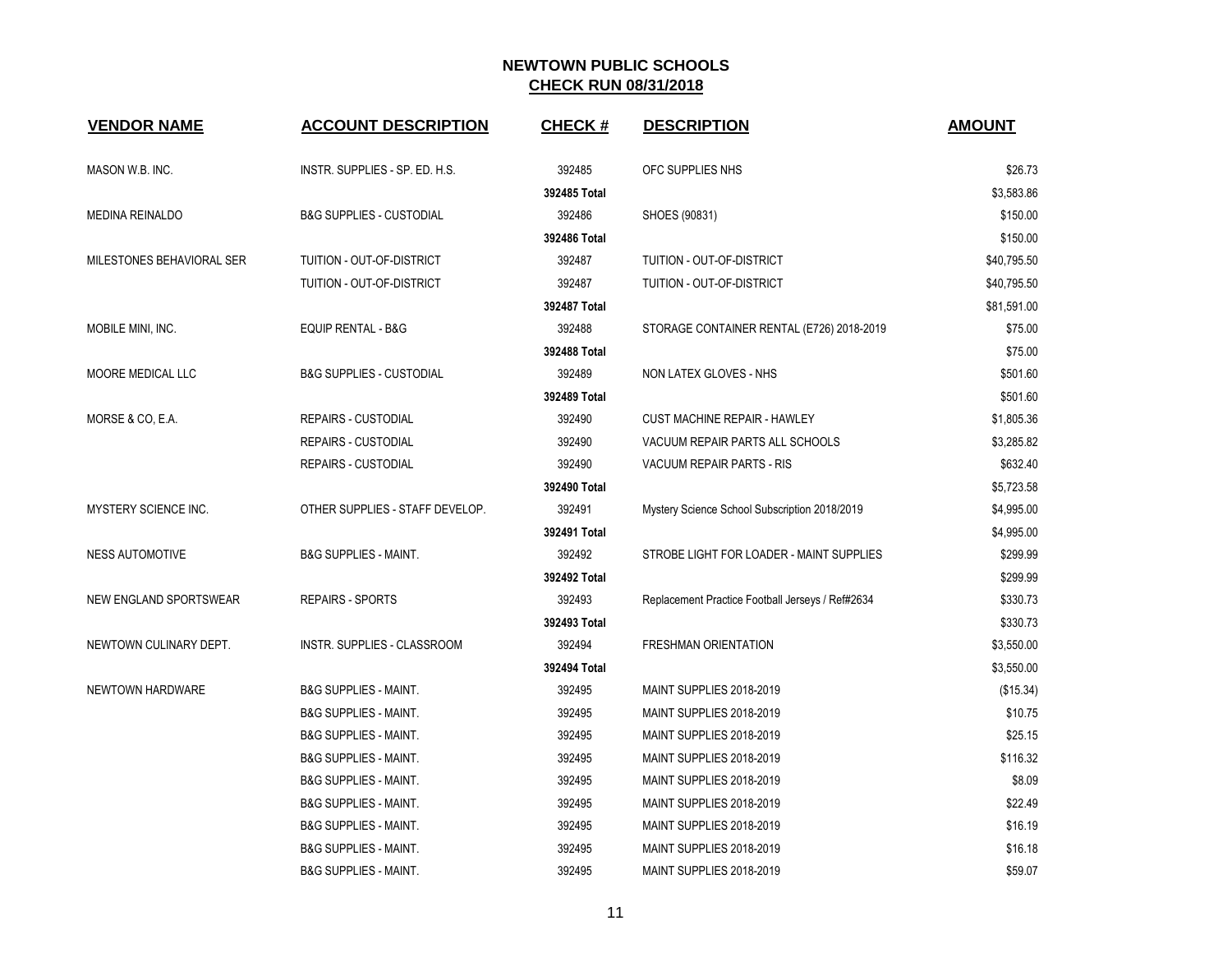| <b>VENDOR NAME</b> | <b>ACCOUNT DESCRIPTION</b>       | <b>CHECK#</b> | <b>DESCRIPTION</b>       | <b>AMOUNT</b> |
|--------------------|----------------------------------|---------------|--------------------------|---------------|
| NEWTOWN HARDWARE   | <b>B&amp;G SUPPLIES - MAINT.</b> | 392495        | MAINT SUPPLIES 2018-2019 | \$38.20       |
|                    | <b>B&amp;G SUPPLIES - MAINT.</b> | 392495        | MAINT SUPPLIES 2018-2019 | \$4.49        |
|                    | <b>B&amp;G SUPPLIES - MAINT.</b> | 392495        | MAINT SUPPLIES 2018-2019 | \$55.75       |
|                    | <b>B&amp;G SUPPLIES - MAINT.</b> | 392495        | MAINT SUPPLIES 2018-2019 | \$149.35      |
|                    | <b>B&amp;G SUPPLIES - MAINT.</b> | 392495        | MAINT SUPPLIES 2018-2019 | \$75.00       |
|                    | <b>B&amp;G SUPPLIES - MAINT.</b> | 392495        | MAINT SUPPLIES 2018-2019 | \$42.57       |
|                    | <b>B&amp;G SUPPLIES - MAINT.</b> | 392495        | MAINT SUPPLIES 2018-2019 | \$25.15       |
|                    | <b>B&amp;G SUPPLIES - MAINT.</b> | 392495        | MAINT SUPPLIES 2018-2019 | \$21.58       |
|                    | <b>B&amp;G SUPPLIES - MAINT.</b> | 392495        | MAINT SUPPLIES 2018-2019 | \$27.49       |
|                    | <b>B&amp;G SUPPLIES - MAINT.</b> | 392495        | MAINT SUPPLIES 2018-2019 | \$23.88       |
|                    | <b>B&amp;G SUPPLIES - MAINT.</b> | 392495        | MAINT SUPPLIES 2018-2019 | \$29.68       |
|                    | <b>B&amp;G SUPPLIES - MAINT.</b> | 392495        | MAINT SUPPLIES 2018-2019 | \$5.08        |
|                    | <b>B&amp;G SUPPLIES - MAINT.</b> | 392495        | MAINT SUPPLIES 2018-2019 | \$6.74        |
|                    | <b>B&amp;G SUPPLIES - MAINT.</b> | 392495        | MAINT SUPPLIES 2018-2019 | \$12.93       |
|                    | <b>B&amp;G SUPPLIES - MAINT.</b> | 392495        | MAINT SUPPLIES 2018-2019 | \$29.48       |
|                    | <b>B&amp;G SUPPLIES - MAINT.</b> | 392495        | MAINT SUPPLIES 2018-2019 | \$151.24      |
|                    | <b>B&amp;G SUPPLIES - MAINT.</b> | 392495        | MAINT SUPPLIES 2018-2019 | \$23.31       |
|                    | <b>B&amp;G SUPPLIES - MAINT.</b> | 392495        | MAINT SUPPLIES 2018-2019 | \$12.13       |
|                    | <b>B&amp;G SUPPLIES - MAINT.</b> | 392495        | MAINT SUPPLIES 2018-2019 | \$2.42        |
|                    | <b>B&amp;G SUPPLIES - MAINT.</b> | 392495        | MAINT SUPPLIES 2018-2019 | \$32.24       |
|                    | <b>B&amp;G SUPPLIES - MAINT.</b> | 392495        | MAINT SUPPLIES 2018-2019 | \$38.03       |
|                    | <b>B&amp;G SUPPLIES - MAINT.</b> | 392495        | MAINT SUPPLIES 2018-2019 | \$131.32      |
|                    | <b>B&amp;G SUPPLIES - MAINT.</b> | 392495        | MAINT SUPPLIES 2018-2019 | \$47.63       |
|                    | <b>B&amp;G SUPPLIES - MAINT.</b> | 392495        | MAINT SUPPLIES 2018-2019 | \$24.12       |
|                    | <b>B&amp;G SUPPLIES - MAINT.</b> | 392495        | MAINT SUPPLIES 2018-2019 | \$7.72        |
|                    | <b>B&amp;G SUPPLIES - MAINT.</b> | 392495        | MAINT SUPPLIES 2018-2019 | \$114.79      |
|                    | <b>B&amp;G SUPPLIES - MAINT.</b> | 392495        | MAINT SUPPLIES 2018-2019 | \$12.21       |
|                    | <b>B&amp;G SUPPLIES - MAINT.</b> | 392495        | MAINT SUPPLIES 2018-2019 | \$40.01       |
|                    | <b>B&amp;G SUPPLIES - MAINT.</b> | 392495        | MAINT SUPPLIES 2018-2019 | \$25.77       |
|                    | <b>B&amp;G SUPPLIES - MAINT.</b> | 392495        | MAINT SUPPLIES 2018-2019 | \$22.09       |
|                    | <b>B&amp;G SUPPLIES - MAINT.</b> | 392495        | MAINT SUPPLIES 2018-2019 | \$20.03       |
|                    | INSTR. SUPPLIES - SPORTS         | 392495        | MAINT SUPPLIES 2018-2019 | \$40.94       |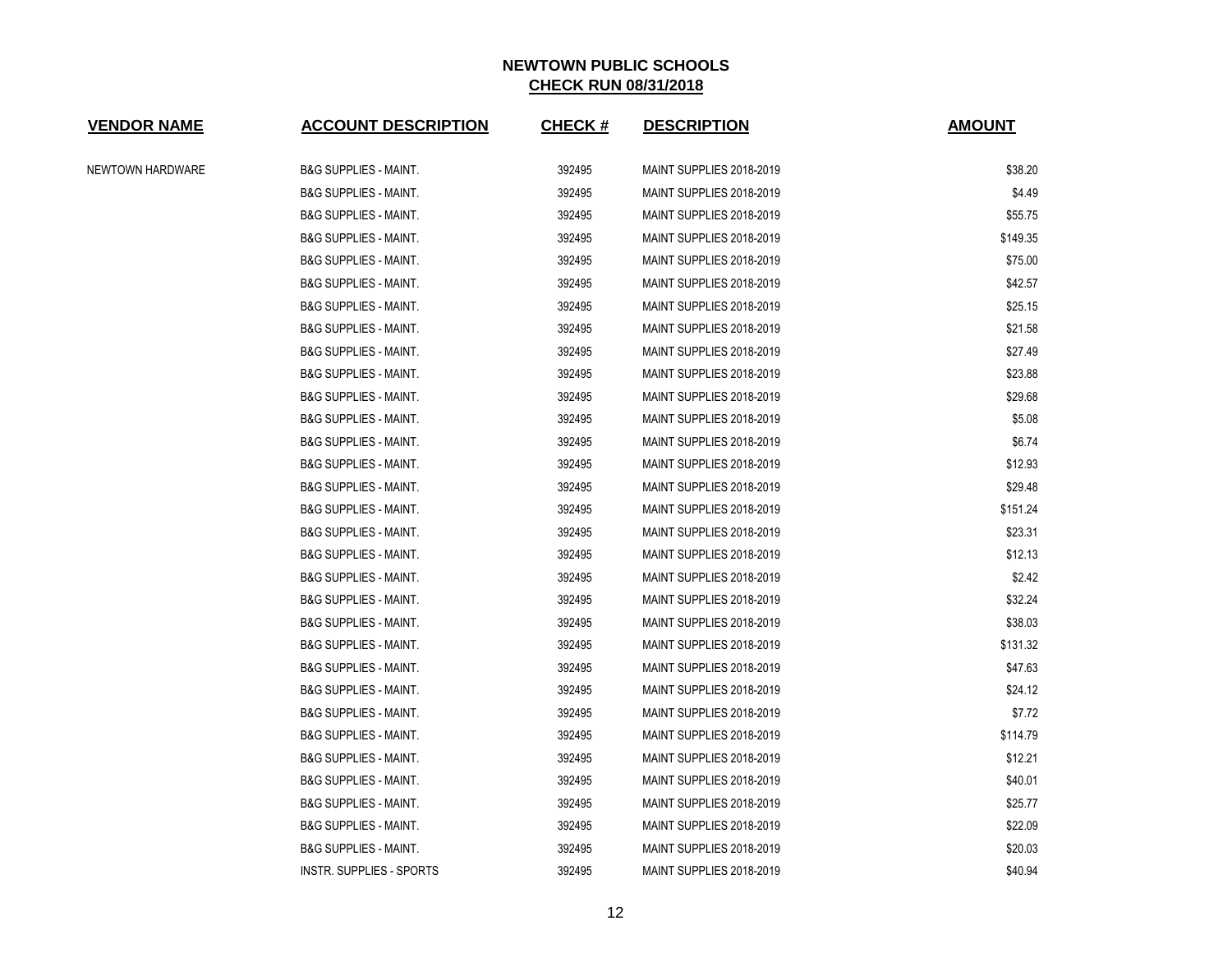| <b>VENDOR NAME</b>       | <b>ACCOUNT DESCRIPTION</b>      | <b>CHECK#</b> | <b>DESCRIPTION</b>                                      | <b>AMOUNT</b> |
|--------------------------|---------------------------------|---------------|---------------------------------------------------------|---------------|
| NEWTOWN HARDWARE         | <b>INSTR. SUPPLIES - SPORTS</b> | 392495        | MAINT SUPPLIES 2018-2019                                | \$2.79        |
|                          |                                 | 392495 Total  |                                                         | \$1,555.06    |
| NEWTOWN MIDDLE SCHOOL    | OFF. SUPPLIES - ADMIN.          | 392496        | Coordinator luncheon see attached receipt.              | \$146.12      |
|                          |                                 | 392496 Total  |                                                         | \$146.12      |
| NORLING DONNA            | OTHER SUPPLIES - STAFF DEVELOP. | 392497        | <b>NEW STAFF FOOD</b>                                   | \$58.94       |
|                          |                                 | 392497 Total  |                                                         | \$58.94       |
| ON-SITE SHREDDING        | CONTRACTED SERV. - BUS. SERV.   | 392498        | SHREDDING SERV 2018/19 CO                               | \$50.00       |
|                          | CONTRACTED SERV. - CLASSRM      | 392498        | SHREDDING SERV 2018/19 CO                               | \$35.00       |
|                          | CONTRACTED SERV. - GUIDANCE     | 392498        | SHREDDING SERV 2018/19 CO                               | \$400.00      |
|                          |                                 | 392498 Total  |                                                         | \$485.00      |
| ORIGO EDUCATION          | TEXTBOOKS - CURR. DEVELOP.      | 392499        | ORIGO Stepping Stones 2.0 Online Te                     | \$20,250.00   |
|                          |                                 | 392499 Total  |                                                         | \$20,250.00   |
| OTIS ELEVATOR COMPANY    | <b>B&amp;G CONTRACTED SERV.</b> | 392500        | ELEVATOR SVC CONTRACT - HAWL/RIS 2018-2019              | \$303.42      |
|                          |                                 | 392500 Total  |                                                         | \$303.42      |
| PALOIAN, RICHARD S.      | STAFF TRAIN. - B&G ADMIN.       | 392501        | ELEC LIC RENEWAL                                        | \$120.00      |
|                          |                                 | 392501 Total  |                                                         | \$120.00      |
| PCM-G                    | EQUIPMENT - INFO. TECH.         | 392502        | ACPLUST 36 Bay Anywhere CartPCMG Part #13763268Quote 5  | \$995.00      |
|                          | EQUIPMENT - INFO. TECH.         | 392502        | ACPLUST 36 Bay Anywhere CartPCMG Part #13763268Quote 5  | \$995.00      |
|                          | EQUIPMENT - INFO. TECH.         | 392502        | ACPLUST 36 Bay Anywhere CartPCMG Part #13763268Quote 5  | \$995.00      |
|                          | EQUIPMENT - INFO. TECH.         | 392502        | Shipping - no loading dock                              | \$125.00      |
|                          | EQUIPMENT - INFO. TECH.         | 392502        | ACPLUST 36 Bay Anywhere CartPCMG Part #13763268Quote 5  | \$995.00      |
|                          | EQUIPMENT - INFO. TECH.         | 392502        | Shipping - No loading dock                              | \$125.00      |
|                          | EQUIPMENT - INFO. TECH.         | 392502        | ACPLUST 36 Bay Anywhere CartPCMG Part #13763268Quote 5  | \$995.00      |
|                          | EQUIPMENT - INFO. TECH.         | 392502        | Shipping no loading dock                                | \$125.00      |
|                          | EQUIPMENT - INFO. TECH.         | 392502        | ACPLUST 36 Bay Anywhere CartPCMG Part # 13763268Quote 5 | \$995.00      |
|                          |                                 | 392502 Total  |                                                         | \$6,345.00    |
| PEARSON EDUCATION INC. 6 | TEXTBOOKS - CLASSROOM           | 392503        | Emergent Early Letter Name Student Book 2012, 10-pack   | \$383.88      |
|                          | TEXTBOOKS - CLASSROOM           | 392503        | Letter Name Student Book 2012, 10-pack                  | \$575.82      |
|                          | TEXTBOOKS - CLASSROOM           | 392503        | Within Words Student Book 2012, 10-pack,                | \$479.85      |
|                          | TEXTBOOKS - CLASSROOM           | 392503        | Shipping and Handling Charges                           | \$107.97      |
|                          | TEXTBOOKS - CLASSROOM           | 392503        | Words Their Way 12, WSIADM LTR NM, Student Book         | \$1,055.67    |
|                          | <b>TEXTBOOKS - CLASSROOM</b>    | 392503        | Wors their way 12, WSIADM EELN, student book,           | \$95.97       |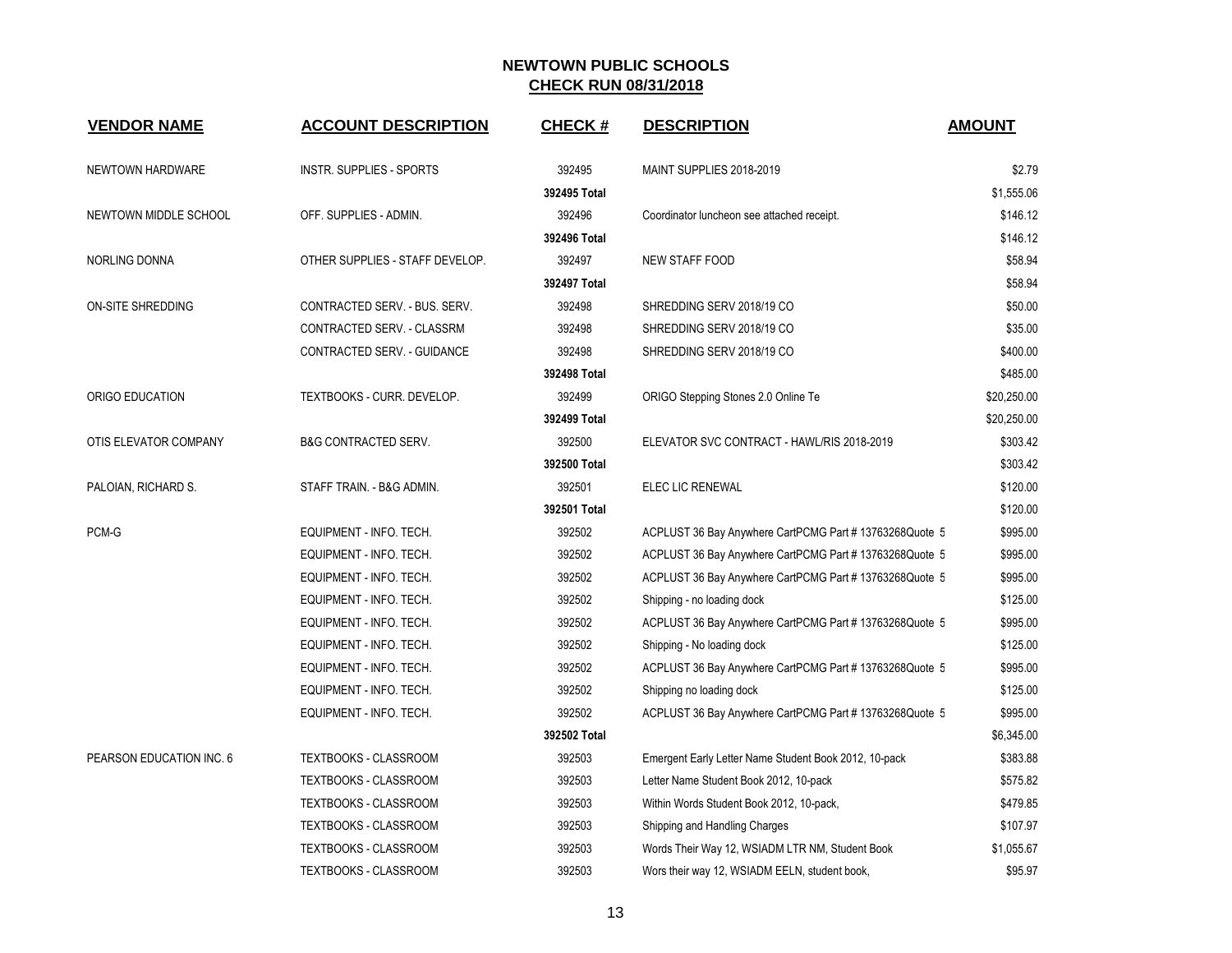| <b>VENDOR NAME</b>        | <b>ACCOUNT DESCRIPTION</b>          | <b>CHECK#</b> | <b>DESCRIPTION</b>                                        | <b>AMOUNT</b> |
|---------------------------|-------------------------------------|---------------|-----------------------------------------------------------|---------------|
| PEARSON EDUCATION INC. 6  | TEXTBOOKS - CLASSROOM               | 392503        | Shipping                                                  | \$86.38       |
|                           |                                     | 392503 Total  |                                                           | \$2.785.54    |
| PETROVICH, LISA           | INSTR. SUPPLIES - CLASSROOM         | 392504        | <b>BATHROOM SUPPLIES</b>                                  | \$52.41       |
|                           |                                     | 392504 Total  |                                                           | \$52.41       |
| PIRONE JENNIFER           | INSTR. SUPPLIES - CLASSROOM         | 392505        | <b>SCHOOL SUPPLIES</b>                                    | \$100.00      |
|                           |                                     | 392505 Total  |                                                           | \$100.00      |
| PIROZZOLI, MARK           | <b>B&amp;G SUPPLIES - CUSTODIAL</b> | 392506        | SHOES (90831)                                             | \$150.00      |
|                           |                                     | 392506 Total  |                                                           | \$150.00      |
| POELTL, MICHAEL           | INSTR. SUPPLIES - CLASSROOM         | 392507        | <b>CLASSROOM MATERIALS</b>                                | \$89.89       |
|                           |                                     | 392507 Total  |                                                           | \$89.89       |
| PROJECT LEAD THE WAY      | CONTRACTED SERV. - SCIENCE          | 392508        | PLTW ANNUAL PARTICIPATION FEE                             | \$2,000.00    |
|                           |                                     | 392508 Total  |                                                           | \$2,000.00    |
| RADIOMETRIC SYSTEMS ENGIN | EXTRA WORK - INFO. TECH.            | 392509        | 8/1 - 8/17/81 - RIS - Clean executables                   | \$615.16      |
|                           |                                     | 392509 Total  |                                                           | \$615.16      |
| <b>RANGER INC.</b>        | <b>REPAIRS - CAFETERIA</b>          | 392510        | <b>DOOR GASKET REPAIR</b>                                 | \$248.00      |
|                           |                                     | 392510 Total  |                                                           | \$248.00      |
| REALLY GOOD STUFF INC.    | INSTR. SUPPLIES - CLASSROOM         | 392511        | Large Book Buddy Bags (set of 5), Order #400856           | \$152.40      |
|                           | <b>INSTR. SUPPLIES - CLASSROOM</b>  | 392511        | see attached, privacy shields, flash cards, number poster | \$426.95      |
|                           | INSTR. SUPPLIES - CLASSROOM         | 392511        | K Folders & Privacy Shields Coupon code HOT20             | \$168.19      |
|                           |                                     | 392511 Total  |                                                           | \$747.54      |
| RIDDELL/ ALL AMERICAN SPO | <b>REPAIRS - SPORTS</b>             | 392512        | Re-conditioned football equipment and apparel             | \$4,975.00    |
|                           |                                     | 392512 Total  |                                                           | \$4,975.00    |
| RUBICON INTERNATIONAL     | CONTRACTED SERV. - STAFF DEVELOP.   | 392513        | Atlas Annual Software License July 1, 2018-June 30,2019   | \$16,275.00   |
|                           | CONTRACTED SERV. - STAFF DEVELOP.   | 392513        | Academic Standards Maintenance                            | \$50.00       |
|                           |                                     | 392513 Total  |                                                           | \$16,325.00   |
| SANDY HOOK ACTIVITIES FUN | OFF. SUPPLIES - ADMIN.              | 392514        | Meeting Supplies for Interview Committee 8/7/18           | \$89.56       |
|                           |                                     | 392514 Total  |                                                           | \$89.56       |
| SCHOLASTIC INC (2)        | INSTR. SUPPLIES - CLASSROOM         | 392515        | Storyworks                                                | \$231.00      |
|                           | INSTR. SUPPLIES - CLASSROOM         | 392515        | Shipping                                                  | \$23.10       |
|                           | INSTR. SUPPLIES - CLASSROOM         | 392515        | Scholastic News-breakdown                                 | \$1,585.30    |
|                           | INSTR. SUPPLIES - CLASSROOM         | 392515        | shipping                                                  | \$173.10      |
|                           |                                     | 392515 Total  |                                                           | \$2,012.50    |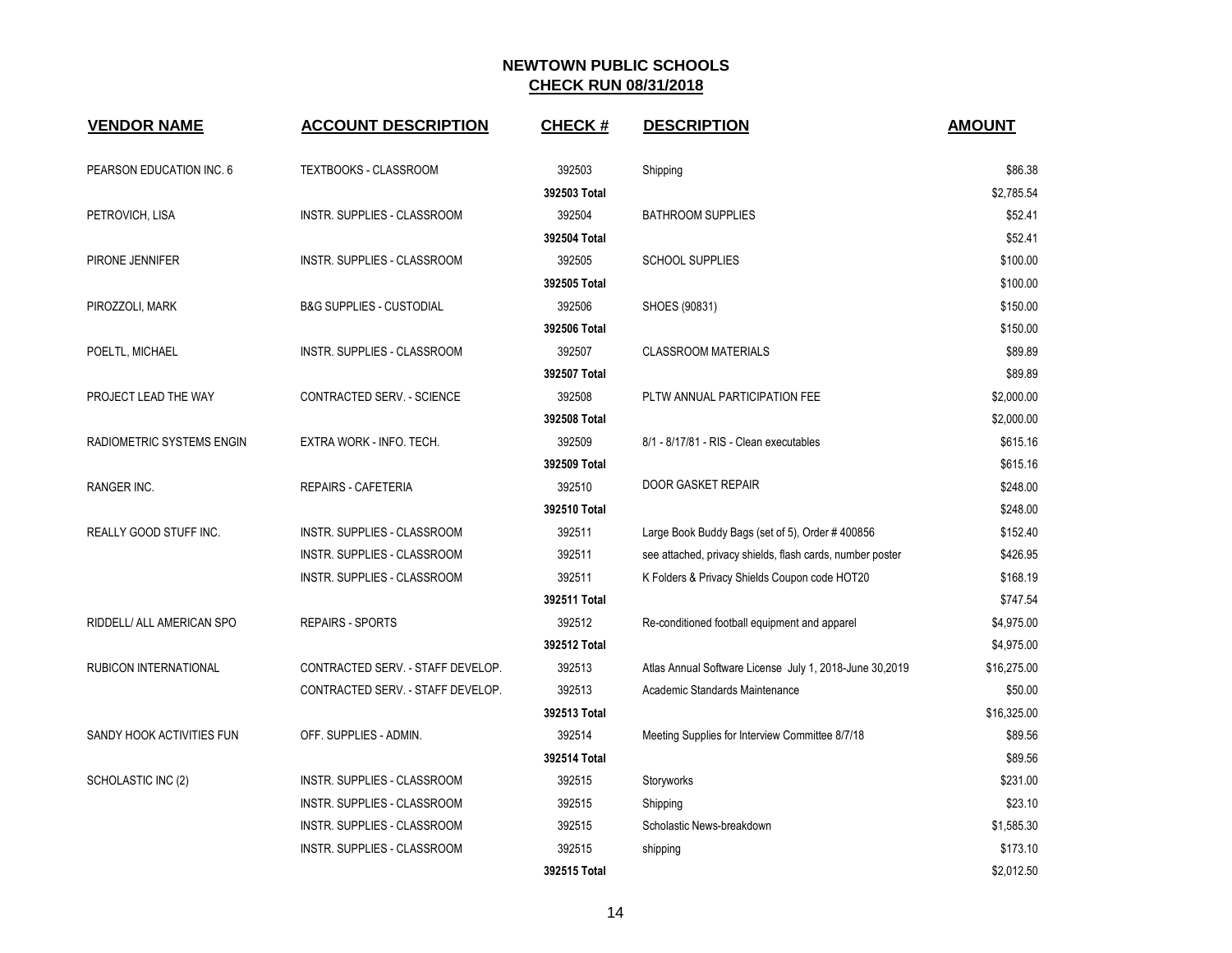| <b>VENDOR NAME</b>        | <b>ACCOUNT DESCRIPTION</b>       | <b>CHECK#</b> | <b>DESCRIPTION</b>                                     |            | <b>AMOUNT</b> |  |
|---------------------------|----------------------------------|---------------|--------------------------------------------------------|------------|---------------|--|
| <b>SCHOOL SPECIALTY</b>   | INSTR. SUPPLIES - SP. ED. PREK-8 | 392516        | <b>SUPPLIES (90445)</b>                                |            | \$230.02      |  |
|                           | INSTR. SUPPLIES - CLASSROOM      | 392516        | Classroom supplies; markers, tape stapler, lables      | \$169.77   |               |  |
|                           | INSTR. SUPPLIES - CLASSROOM      | 392516        | Classroom supplies, labels, bins, bags                 | \$196.01   |               |  |
|                           | <b>INSTR. SUPPLIES - ART</b>     | 392516        | Art Supplies - no shipping - ordered through CREC      |            | \$723.22      |  |
|                           | INSTR. SUPPLIES - SP. ED. PREK-8 | 392516        | OT SUPPLIES AS PER ATTACHED                            |            | \$589.60      |  |
|                           | INSTR. SUPPLIES - CLASSROOM      | 392516        | Classroom supplies, magnest, borders, see attached     | \$330.23   |               |  |
|                           | INSTR. SUPPLIES - CLASSROOM      | 392516        | For classroom Items needed throughout the school year. | \$541.75   |               |  |
|                           | INSTR. SUPPLIES - CLASSROOM      | 392516        | School Smart Paper Composition Books, Hard cover       | \$53.00    |               |  |
|                           | INSTR. SUPPLIES - CLASSROOM      | 392516        | School Smart Composition Books, Hard cover, 9.75 x 7.5 |            | \$74.00       |  |
|                           | INSTR. SUPPLIES - CLASSROOM      | 392516        | School Smart Exam Books, 7 xc 8.5, 32 page, 50-pack    |            | \$30.12       |  |
|                           | INSTR. SUPPLIES - CLASSROOM      | 392516        | Supplies for classroom/Marianne                        |            | \$61.99       |  |
|                           |                                  | 392516 Total  |                                                        |            | \$2,999.71    |  |
| SELECT PHYSICAL THERAPY H | MEDICAL INS. PREMIUMS            | 392517        | POST OFFER                                             |            | \$260.00      |  |
|                           |                                  | 392517 Total  |                                                        |            | \$260.00      |  |
| SHANAHAN, GINA            | INSTR. SUPPLIES - CLASSROOM      | 392518        | <b>CLASSROOM SUPPLIES</b>                              |            | \$100.00      |  |
|                           |                                  | 392518 Total  |                                                        |            | \$100.00      |  |
| SHAR PRODUCTS CO.         | <b>REPAIRS - MUSIC</b>           | 392519        | <b>VIOLA REPAIRS</b>                                   |            | \$338.00      |  |
|                           |                                  | 392519 Total  |                                                        |            | \$338.00      |  |
| SHIPMAN & GOODWIN LLP     | PROF. SERV. - SP. ED. LEGAL      | 392520        | SPEC ED PROF SERV JULY 2018                            |            | \$5,673.50    |  |
|                           | PROF. SERV. - SUPER.             | 392520        | PROF SERV JULY 2018                                    |            | \$4,372.50    |  |
|                           |                                  | 392520 Total  |                                                        |            | \$10,046.00   |  |
| <b>SOCIAL THINKING</b>    | INSTR. SUPPLIES - SP. ED. PREK-8 | 392521        | NAVIGATING THE ZONES SHIPPING INCLUDED                 | <b>MAR</b> | \$63.30       |  |
|                           |                                  | 392521 Total  |                                                        |            | \$63.30       |  |
| STEPNEY HARDWARE INC.     | <b>B&amp;G SUPPLIES - MAINT.</b> | 392522        | FOR MAINT SUPPLIES 2018-2019                           |            | \$365.98      |  |
|                           | <b>B&amp;G SUPPLIES - MAINT.</b> | 392522        | FOR MAINT SUPPLIES 2018-2019                           |            | \$252.35      |  |
|                           | <b>B&amp;G SUPPLIES - MAINT.</b> | 392522        | FOR MAINT SUPPLIES 2018-2019                           |            | \$109.76      |  |
|                           | <b>B&amp;G SUPPLIES - MAINT.</b> | 392522        | FOR MAINT SUPPLIES 2018-2019                           |            | \$16.99       |  |
|                           | <b>B&amp;G SUPPLIES - MAINT.</b> | 392522        | FOR MAINT SUPPLIES 2018-2019                           |            | \$59.75       |  |
|                           | <b>B&amp;G SUPPLIES - MAINT.</b> | 392522        | FOR MAINT SUPPLIES 2018-2019                           |            | \$359.98      |  |
|                           | <b>B&amp;G SUPPLIES - MAINT.</b> | 392522        | FOR MAINT SUPPLIES 2018-2019                           |            | \$372.79      |  |
|                           | <b>B&amp;G SUPPLIES - MAINT.</b> | 392522        | FOR MAINT SUPPLIES 2018-2019                           |            | \$19.17       |  |
|                           | <b>B&amp;G SUPPLIES - MAINT.</b> | 392522        | FOR MAINT SUPPLIES 2018-2019                           |            | \$42.99       |  |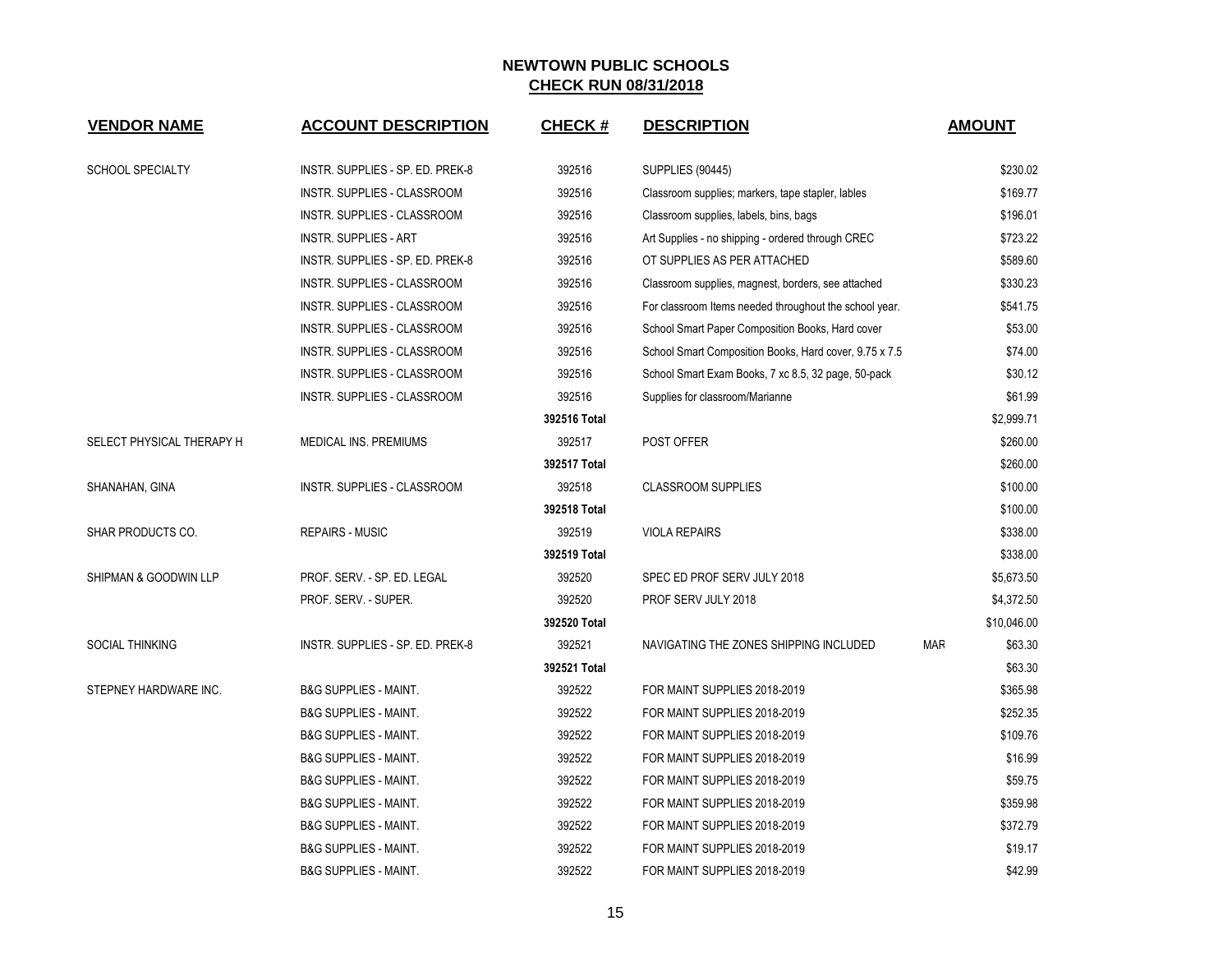| <b>VENDOR NAME</b>       | <b>ACCOUNT DESCRIPTION</b>       | <b>CHECK#</b> | <b>DESCRIPTION</b>                                 | <b>AMOUNT</b> |
|--------------------------|----------------------------------|---------------|----------------------------------------------------|---------------|
| STEPNEY HARDWARE INC.    | <b>B&amp;G SUPPLIES - MAINT.</b> | 392522        | FOR MAINT SUPPLIES 2018-2019                       | \$327.96      |
|                          | <b>B&amp;G SUPPLIES - MAINT.</b> | 392522        | FOR MAINT SUPPLIES 2018-2019                       | \$31.86       |
|                          | <b>B&amp;G SUPPLIES - MAINT.</b> | 392522        | FOR MAINT SUPPLIES 2018-2019                       | \$75.76       |
|                          | <b>B&amp;G SUPPLIES - MAINT.</b> | 392522        | FOR MAINT SUPPLIES 2018-2019                       | \$186.87      |
|                          |                                  | 392522 Total  |                                                    | \$2,222.21    |
| SUBURBAN STATIONERS INC. | INSTR. SUPPLIES - CLASSROOM      | 392523        | Highland Notes, 1.5 x 2, Yellow, Pa                | \$8.70        |
|                          |                                  | 392523 Total  |                                                    | \$8.70        |
| SUPER DUPER PUBLICATIONS | INSTR. SUPPLIES - CLASSROOM      | 392524        | Phonological Awareness Chipper Chat, Order # CC77  | \$69.94       |
|                          | INSTR. SUPPLIES - CLASSROOM      | 392524        | Extra Magnetic Clips, Order # CC50                 | \$12.95       |
| SUPER DUPER PUBLICATIONS | INSTR. SUPPLIES - CLASSROOM      | 392524        | Extra Magnetic Wands, Order # CCW46, Free Shipping | \$9.95        |
|                          |                                  | 392524 Total  |                                                    | \$92.84       |
| <b>SUPPLYWORKS</b>       | <b>B&amp;G SUPPLIES - MAINT.</b> | 392525        | DEGREASER, MICROFIBER CLOTHS                       | \$69.74       |
|                          | <b>B&amp;G SUPPLIES - MAINT.</b> | 392525        | DEGREASER, MICROFIBER CLOTHS                       | \$29.32       |
|                          | <b>B&amp;G SUPPLIES - MAINT.</b> | 392525        | DEGREASER, MICROFIBER CLOTHS                       | \$87.96       |
|                          | <b>B&amp;G SUPPLIES - MAINT.</b> | 392525        | DEGREASER, MICROFIBER CLOTHS                       | \$69.74       |
|                          | <b>B&amp;G SUPPLIES - MAINT.</b> | 392525        | SYMMONS FAUCETS - SHOP STOCK                       | \$4,448.84    |
|                          | <b>B&amp;G SUPPLIES - MAINT.</b> | 392525        | 2 A/C UNITS FOR SPECIAL ED - MG                    | \$636.44      |
|                          |                                  | 392525 Total  |                                                    | \$5,342.04    |
| TAX COLLECTOR NEWTOWN    | SEWER OPERATION & MAINT.         | 392526        | SEWER USE MAINT                                    | \$1,020.82    |
|                          |                                  | 392526 Total  |                                                    | \$1,020.82    |
| TEACHER DIRECT LLC       | INSTR. SUPPLIES - CLASSROOM      | 392527        | Item# 29010CLI - Dry Erase Pockets                 | \$22.96       |
|                          | INSTR. SUPPLIES - CLASSROOM      | 392527        | Item# 158026CD - Counting Caddy                    | \$13.88       |
|                          | INSTR. SUPPLIES - CLASSROOM      | 392527        | Item# 1075 CTP - Bday Badge                        | \$4.88        |
|                          | INSTR. SUPPLIES - CLASSROOM      | 392527        | Item# 6644LER - Magnetic Frame                     | \$16.88       |
|                          | INSTR. SUPPLIES - CLASSROOM      | 392527        | Item# 1020ESP Pattern Block Cards                  | \$10.88       |
|                          | INSTR. SUPPLIES - CLASSROOM      | 392527        | Item#B440LR BOS - long reach stapler - no shipping | \$24.88       |
|                          |                                  | 392527 Total  |                                                    | \$94.36       |
| <b>TECH AIR</b>          | <b>INSTR. SUPPLIES - SCIENCE</b> | 392528        | Prepaid rent on high pressure cylinder             | \$112.00      |
|                          |                                  | 392528 Total  |                                                    | \$112.00      |
| TORRINGTON SUPPLY CO     | <b>B&amp;G SUPPLIES - MAINT.</b> | 392529        | TOILETS - PLUMBING SUPPLIES                        | \$1,023.08    |
|                          |                                  | 392529 Total  |                                                    | \$1,023.08    |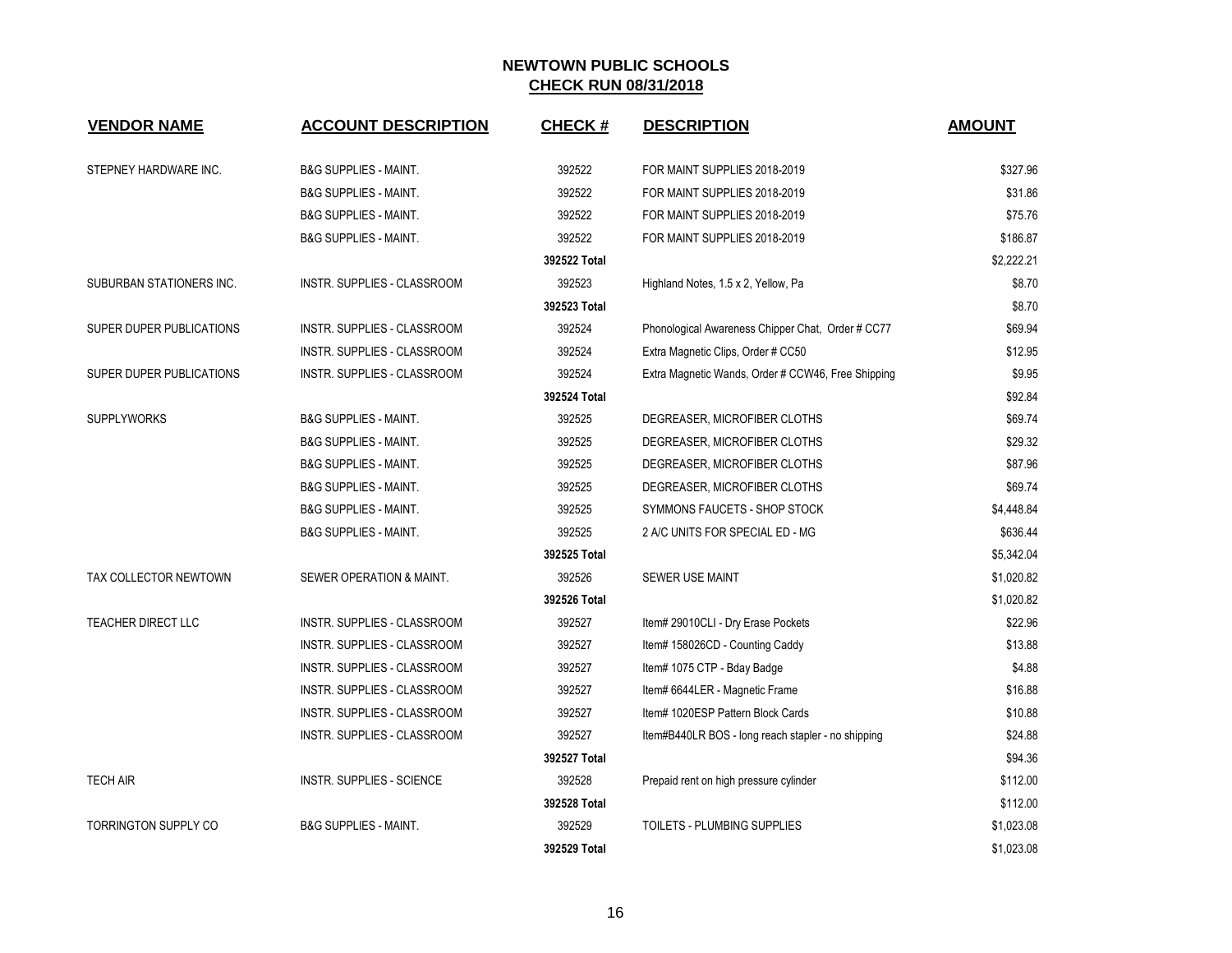| <b>VENDOR NAME</b>             | <b>ACCOUNT DESCRIPTION</b>      | <b>CHECK#</b> | <b>DESCRIPTION</b>                                       | <b>AMOUNT</b> |
|--------------------------------|---------------------------------|---------------|----------------------------------------------------------|---------------|
| TRANS-CLEAN CORP.              | <b>B&amp;G CONTRACTED SERV.</b> | 392530        | DEGREASE / CLEAN KITCHEN EXHAUST SYSTEMS                 | \$4,040.00    |
|                                |                                 | 392530 Total  |                                                          | \$4,040.00    |
| <b>TREASURER - FINGERPRINT</b> | CONTRACTED SERV. - SUPER.       | 392531        | <b>FINGERPRINTS</b>                                      | \$192.00      |
|                                |                                 | 392531 Total  |                                                          | \$192.00      |
| <b>TREASURER - FINGERPRINT</b> | CONTRACTED SERV. - SUPER.       | 392532        | <b>FINGERPRINTS</b>                                      | \$300.00      |
|                                |                                 | 392532 Total  |                                                          | \$300.00      |
| <b>TREASURER - FINGERPRINT</b> | CONTRACTED SERV. - SUPER.       | 392533        | <b>FINGERPRINTS</b>                                      | \$46.75       |
|                                |                                 | 392533 Total  |                                                          | \$46.75       |
| <b>TYPING MASTER SALES</b>     | TECH. SOFTWARE - INFO. TECH.    | 392534        | License for Typing Quest - 2580 transferable license     | \$4,946.00    |
|                                |                                 | 392534 Total  |                                                          | \$4,946.00    |
| UNIVERSITY OF MASSACHUSET      | STAFF TRAIN. - SCIENCE          | 392535        | PRINCIPLE OF BIO-SCIENCE                                 | \$660.00      |
|                                |                                 | 392535 Total  |                                                          | \$660.00      |
| UPS STORE #1324 THE            | INSTR. SUPPLIES - WORLD LANG.   | 392536        | COPIES OF NEW SPANISH WORKBOOK                           | \$834.90      |
|                                |                                 | 392536 Total  |                                                          | \$834.90      |
| USI EDUCATION & GOVERNMENT     | INSTR. SUPPLIES - CLASSROOM     | 392537        | Value Wrap Laminating School Roll Film, 1.5 Mil, 500 ft. | \$96.00       |
|                                | INSTR. SUPPLIES - CLASSROOM     | 392537        | Shipping and Handling Charges                            | \$15.16       |
|                                |                                 | 392537 Total  |                                                          | \$111.16      |
| <b>VERIZON WIRELESS</b>        | <b>TELEPHONE &amp; CABLE</b>    | 392538        | TELEPHONE SERV 2018/19                                   | \$2,631.14    |
|                                |                                 | 392538 Total  |                                                          | \$2,631.14    |
| WARD TOLLER, ELIZABETH         | INSTR. SUPPLIES - WORLD LANG.   | 392539        | QUIZLET UPGRADES                                         | \$316.71      |
|                                |                                 | 392539 Total  |                                                          | \$316.71      |
| WEBSTAURANT                    | REPAIRS - CAFETERIA             | 392540        | PITCO 40D STAINLESS STEEL FLOOR FRYER                    | \$1,673.16    |
|                                | REPAIRS - CAFETERIA             | 392540        | AVANTCO FRYER CONNECTOR STRIP                            | \$37.98       |
|                                | <b>REPAIRS - CAFETERIA</b>      | 392540        | <b>SHIPPING</b>                                          | \$13.35       |
|                                |                                 | 392540 Total  |                                                          | \$1,724.49    |
| WT COX                         | <b>SUPPLIES - LIBRARY</b>       | 392541        | Library magazine subscriptions for 2018-2019             | \$244.67      |
|                                |                                 | 392541 Total  |                                                          | \$244.67      |
| ZANER-BLOSER                   | TEXTBOOKS - CLASSROOM           | 392542        | Kindergarten handwriting books, 2016 edition             | \$759.85      |
|                                | TEXTBOOKS - CLASSROOM           | 392542        | Grade 1, handwriting books, 2016 edition                 | \$584.50      |
|                                | <b>TEXTBOOKS - CLASSROOM</b>    | 392542        | Grade 3, handwriting books, 2016 edition                 | \$759.85      |
|                                |                                 |               |                                                          |               |